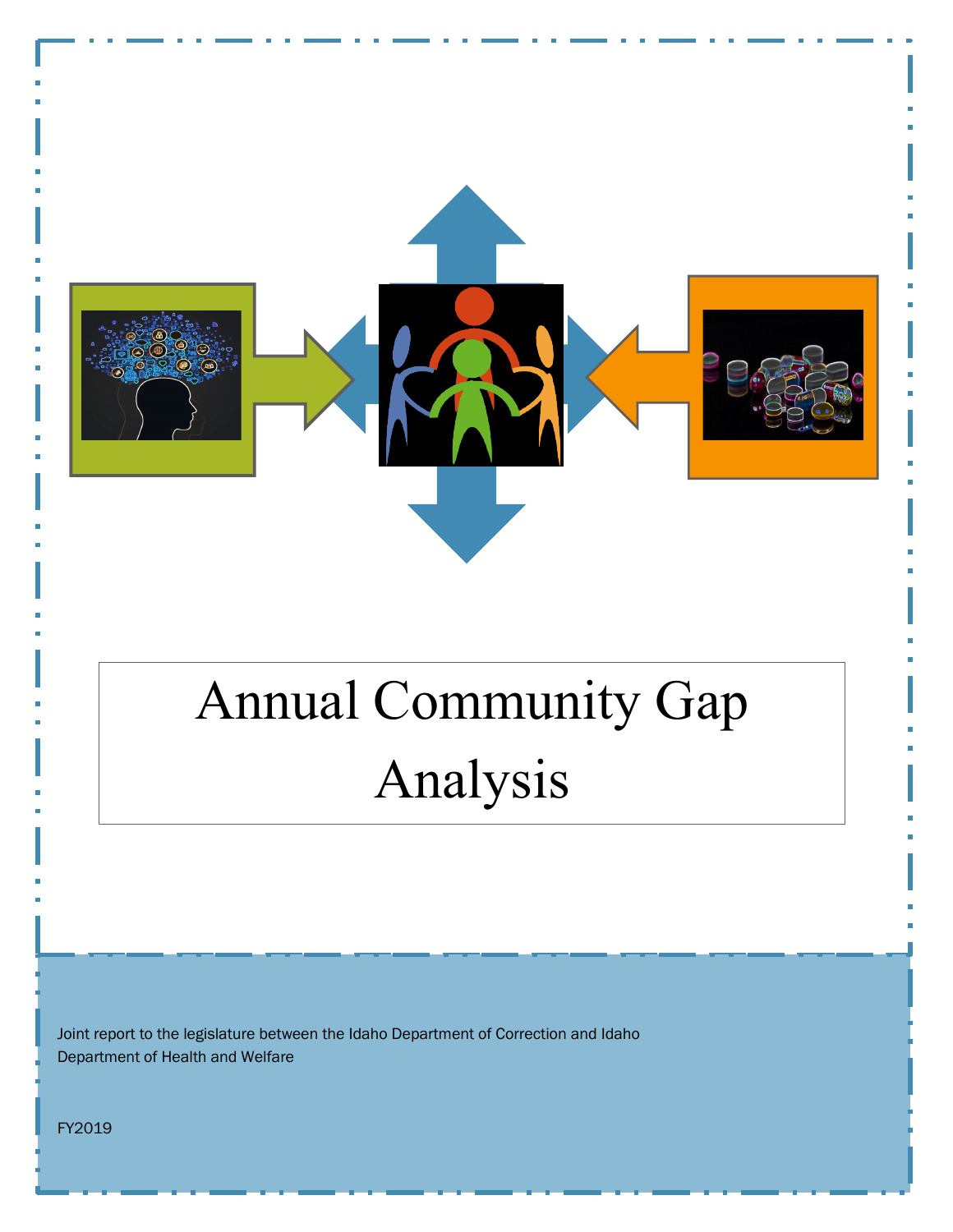# **Executive Summary**

Among requirements of the Justice Reinvestment Act (SB1357) is an annual joint report to the legislature from Idaho Department of Correction (IDOC) and the Idaho Department of Health and Welfare (IDHW) describing the gap in state funding available to address the needs of all moderate and high-risk probationers and parolees living within the state of Idaho.

#### **SB1357**

The board of correction and the department of health and welfare shall submit a joint report to the legislature by January 15 each year analyzing:

- the criminogenic needs of the active population of probationers and parolees;
- current funding available to deliver effective, evidence-based programming to address those needs; and
- any gap in funding to meet the treatment needs of all moderate and high-risk probationers and parolees.

### **Highlights**

- $\geq$  35.2% (N=9,204) of probationers and parolees supervised during Fiscal Year 2019 were estimated to have a moderate to high<sup>[1](#page-1-0)</sup> risk to recidivate.
	- o 79.9% (N=7,358) were in need of substance use treatment.
	- $\circ$  An estimated 30.7% (N=2,826) had severe mental health problems, with an additional 21.5% (N=1,979) with low to moderate mental health problems not receiving treatment.
- ▶ In FY19, \$7.5 million was spent in Substance Use Disorder (SUD) treatment expenditures. Additional state funding also provided for problem solving courts, aftercare programming and mental health treatment.
	- $\circ$  About 2,891 moderate to high risk (to recidivate) probationers and parolees did not receive SUD funding, after care, or drug court services, resulting in a gap in funding of \$4,570,671.
	- $\circ$  2,460 moderate to high risk (to recidivate) with severe mental health needs did not receive mental health treatment, resulting in a gap in funding of \$7,318,500.<sup>[2](#page-1-1)</sup>
	- $\circ$  The combined gap in coverage for substance use and mental health needs in the State of Idaho is \$11,889,171.2

<span id="page-1-0"></span> <sup>1</sup> Moderate to high risk are those scoring 24 or above on the Level of Services Inventory-Revised assessment.

<span id="page-1-1"></span><sup>2</sup> See section explaining those needing but not receiving treatment.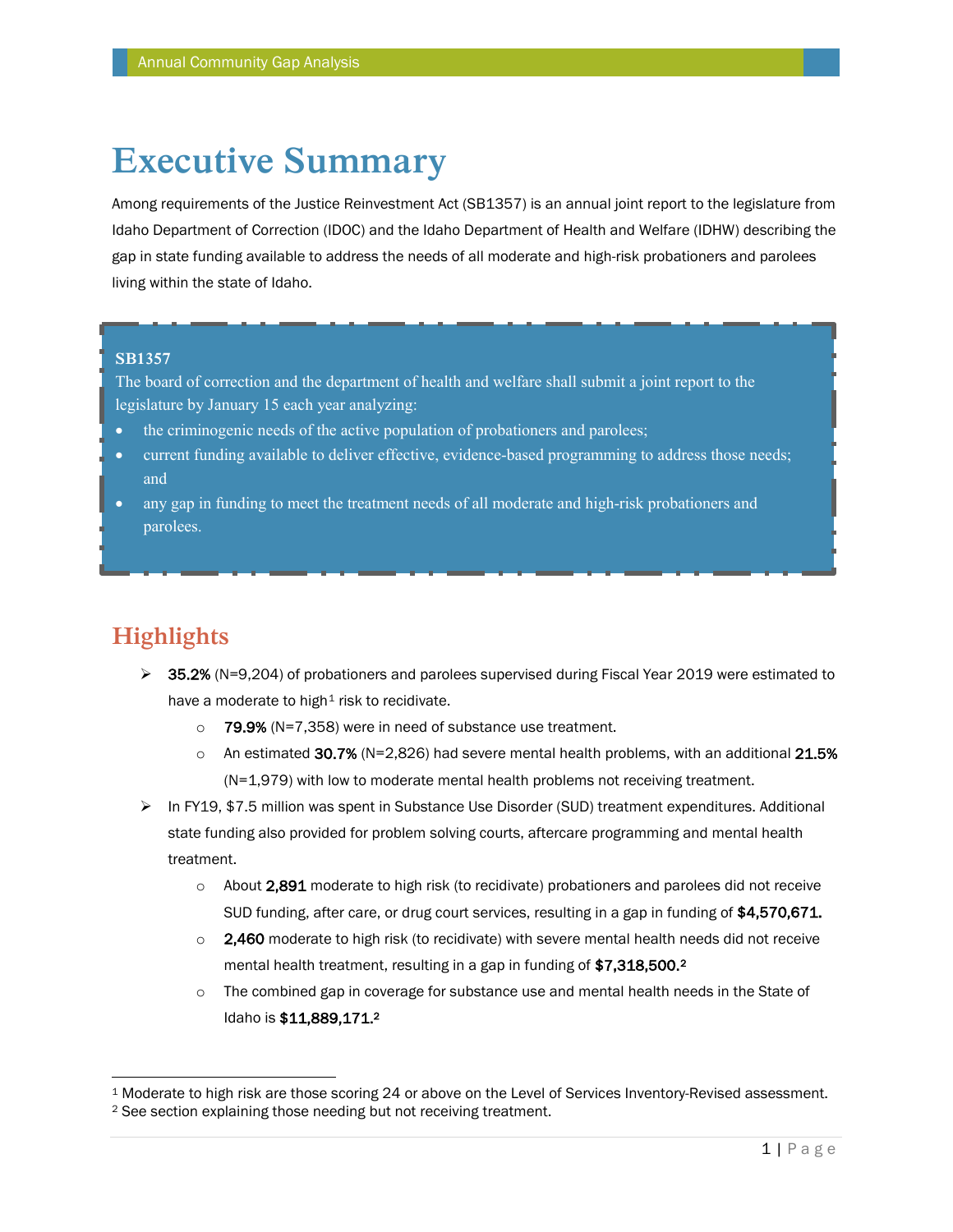# **Methodology**

This joint report between Idaho Department of Correction and Idaho Department of Health and Welfare (IDHW) provides information obtained after merging files from several different sources. Idaho Department of Correction (IDOC) tracks substance use and mental health assessments within the IDOC case management system. Substance use and mental health treatment expenditures are tracked within Idaho's Web Infrastructure for Treatment Services (WITS) system. IDOC merged records from the two systems to determine those receiving state funded substance use treatment. IDOC also provided a list of all offenders living within the community during FY19 to IDHW, allowing them to independently merge records and determine individuals who had received state funded mental health treatment. This information was then shared with IDOC.

After compiling WITS data on substance use and mental health services provided during FY19, the information was merged with a file containing all the "active" probationers and parolees living in Idaho in FY19 (not containing any who had absconded or left through interstate compact to a different state prior to FY19). The "active" population file contained the age, race/ethnicity, gender, crime type, sentence length, LSI-R and GAIN assessment scores, aftercare classes, supervision level (including problem solving court), and subsequent movement (whether reincarcerated). It should be noted there were individuals who received SUD services or treatment while in the pre-sentence investigation phase and then were sentenced directly to term or to retained jurisdiction. Services received prior to sentencing were not included when assessing the total gap in coverage as SB1357 requests the gap cover the needs of the active population of probationers and parolees.

The gap was determined by estimating those who received services in comparison to all individuals needing services throughout the fiscal year. To establish an estimated expense for the substance use treatment services that potentially could have been rendered, we conducted a recidivism analysis that determined the average per person expenditures for treatment provided to those individuals who did not recidivate. For the mental health gap in coverage, the average per person expenditures in Idaho was drawn from a 2015 report conducted by Western Interstate Commission for Education (WICHE). WICHE estimated this expense after examining per person mental health expenditures within that fiscal year. The current cost for mental health treatment per moderate to high risk probationer or parolee is not known, but will be estimated for the FY20 Gap Analysis after changes in the expansion of Medicaid and ability to use Medicaid data for next year's report.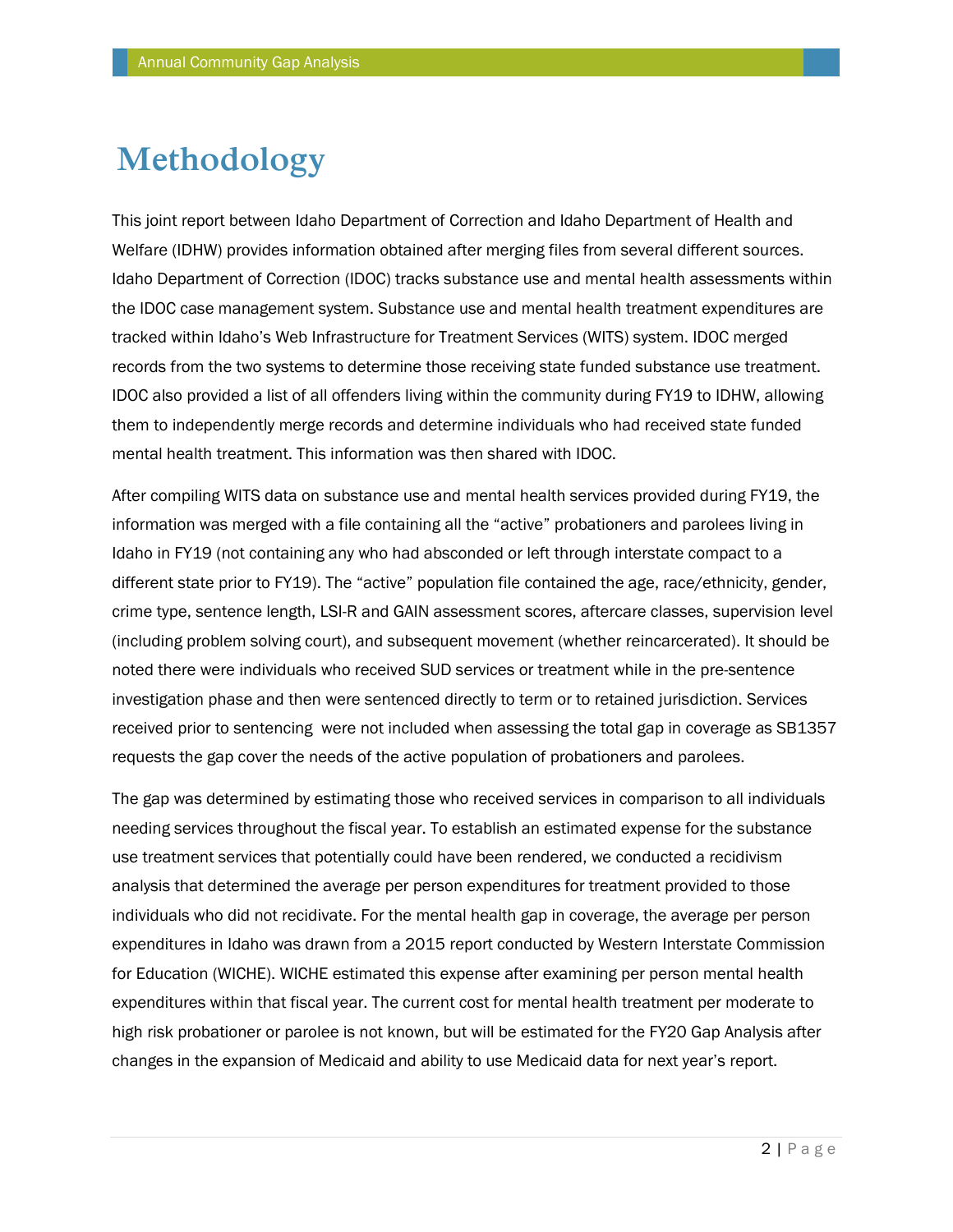# **Methodology cont.**

### **Needing but Not Receiving Substance Use Treatment**

During FY19, there were a variety of reasons individuals in need of treatment were prevented from receiving state funded services. These are detailed below:

- $\triangleright$  Only focusing on treatment received within one fiscal year does not include treatment received in a prior fiscal year, or those receiving treatment within a later fiscal year. Therefore, an individual in need of treatment and deemed not receiving treatment for this report, may have received treatment in a prior or later fiscal year. However, for the purpose of this report, we focus on the cost that would have been incurred by the State if all individuals within the community in need of treatment received it during FY19.
- $\triangleright$  Because of limited SUD funding, certain criteria must be met to be eligible to receive treatment:
	- $\circ$  the individual must *not* be eligible for Medicaid (however, if receiving Medicaid, some braided services were available if the services were not covered by Medicaid);
	- $\circ$  the person may not have graduated from earlier treatment received within six months of requesting additional services;
	- $\circ$  Risk to Recovery funding is limited to moderate risk offenders as high risk may need more intensive treatment than can be provided.
	- $\circ$  Risk to Recovery funding is also limited to those with recent positive drug tests as evidence of need for services.
- $\triangleright$  41.0% of the moderate high to high risk population was re-incarcerated at some point over the course of the year. Such individuals may have met the criteria for funding but did not follow through with obtaining treatment.
- $\triangleright$  This report only highlights the use of state funds to provide treatment and does not include substance use resources obtained through other means, such as self-pay or Medicaid. Selfpay treatment is also not tracked in our database and therefore the amount received is unknown.
- $\triangleright$  With the expansion of Medicaid, the gap in coverage may change dramatically in FY20. This gap in coverage will be tracked and presented for the FY20 report.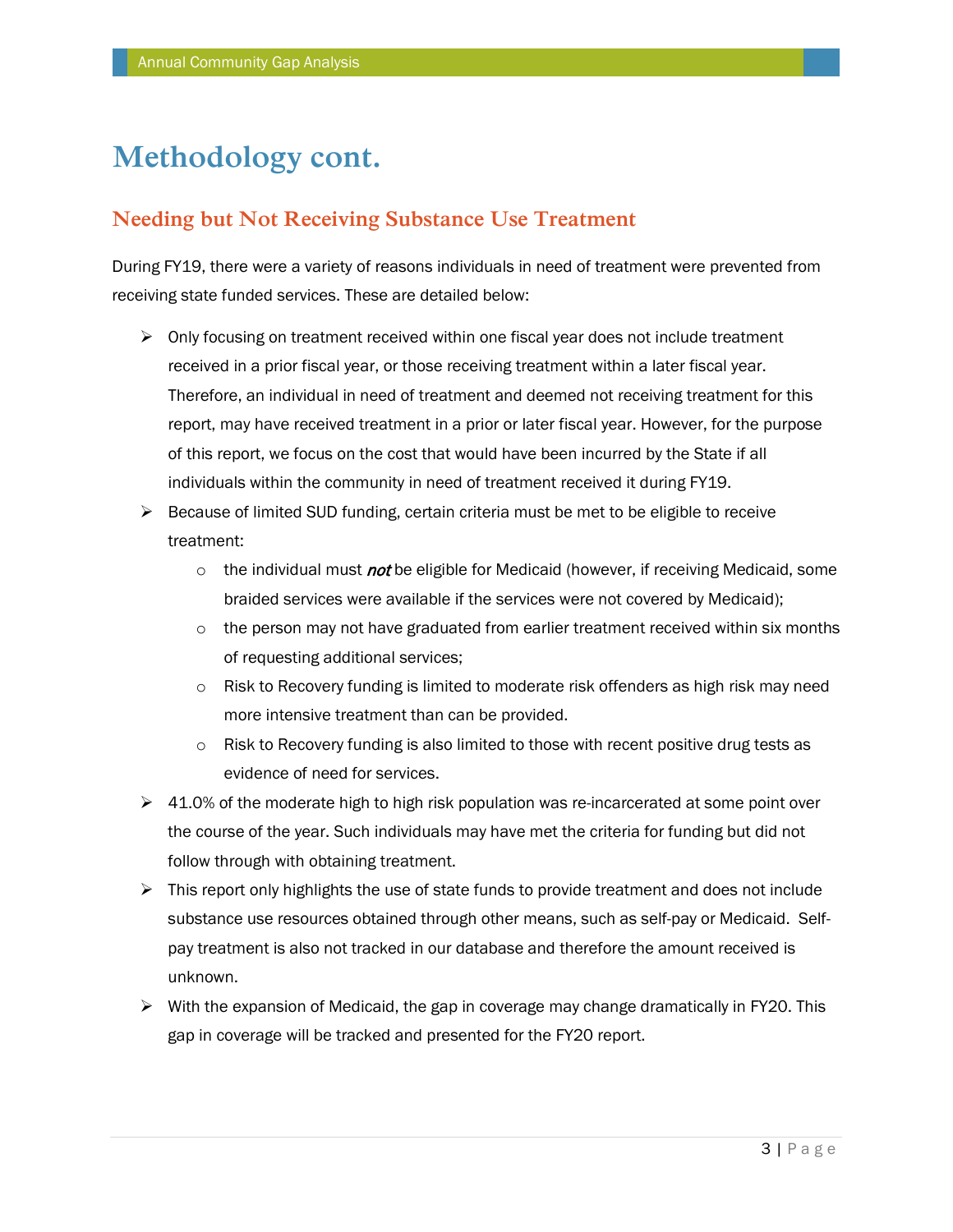# **Methodology cont.**

### **Needing but Not Receiving Mental Health Treatment**

- $\triangleright$  During the 2017 Idaho Legislative session, the Joint Finance-Appropriations Committee (JFAC) approved \$5.4 million in funding for mental health services to Idaho's felony probation and parole population. The Division of Behavioral Health was appropriated the funding and appointed to create a service delivery system for these mental health services. The division established a contract with the Community Health Center Network of Idaho (CHCNI) and their network of Federally Qualified Health Centers (FQHCs) to provide mental health services to Idaho's felony probation and parole population. Two additional years of funding were later approved at \$5.4 million.
- This report covers mental health treatment received in FY19 only. The FY20 report will help determine if Medicaid expansion helps to reduce the gap in coverage for the moderate high to high risk population.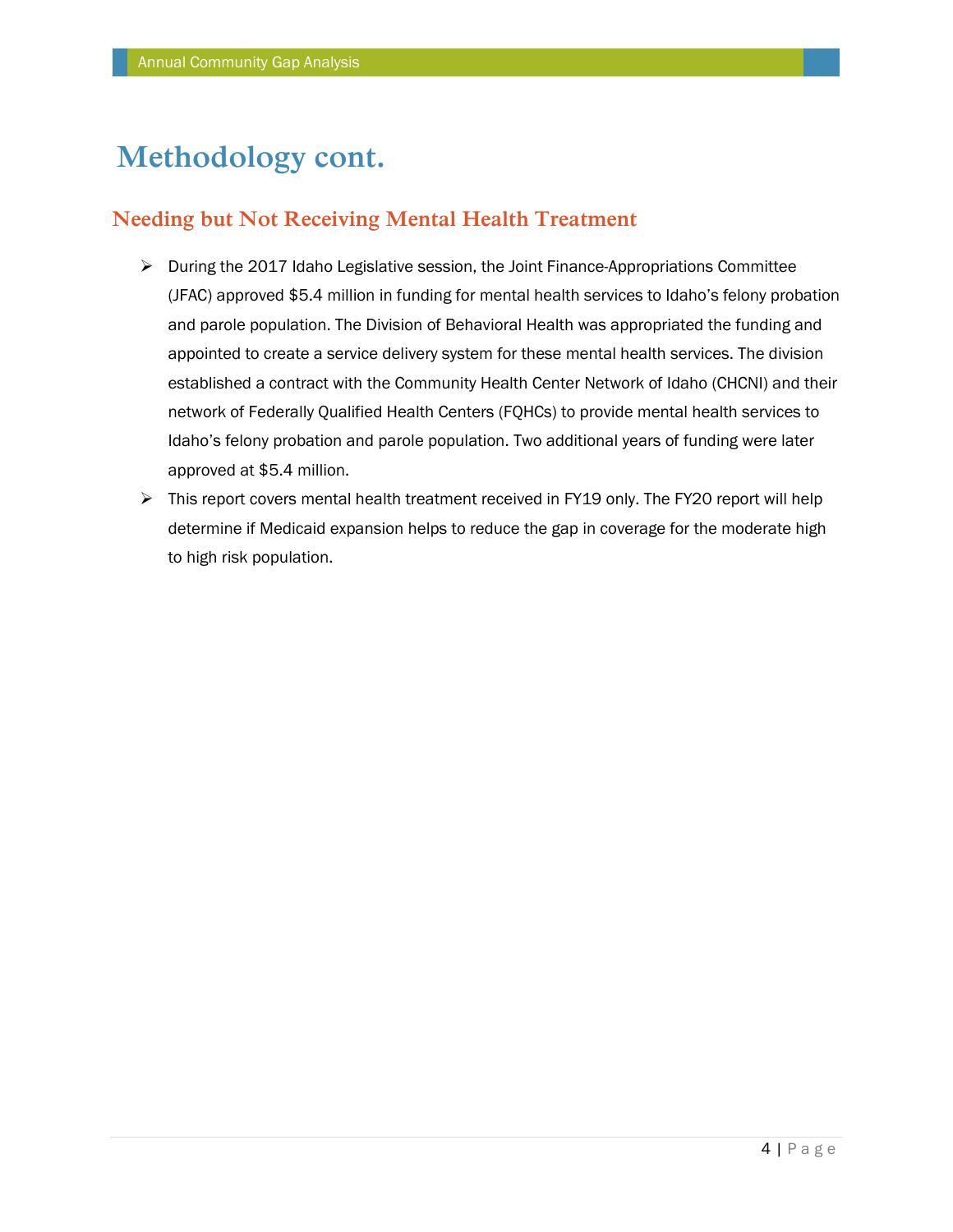# **Assessment Process**

Criminogenic needs are risk factors determined to contribute to a person's likelihood to reoffend. IDOC uses two assessments to determine criminogenic and behavioral health treatment needs:

- 1) the Level of Service Inventory-Revised (LSI-R); and
- 2) the Global Assessment of Individual Needs (GAIN).

### **LSI-R**

The LSI-R is an assessment of offender attributes that are related to recidivism. There are ten risk and need areas assessed. The LSI-R assessment is conducted:

- 1) on offenders within the pre-trial phase for the pre-sentence investigation report,
- 2) once or more per year with probationers and parolees, depending on their level of risk (higher risk offenders are tested more frequently); and
- 3) with prisoners in IDOC facilities who are nearing parole eligibility and have not had an assessment within five years.

The LSI-R has a proven track record of reliability and validity and is commonly used to determine supervision placement, security level classification, and assessment of treatment need. The LSI-R requires an extensive interview and the scoring is based on a combination of responses to questions, information contained in the offender's file and collateral sources. The assessment tool can be used to triage low risk offenders away from intensive services where the impact can do more harm than good, and instead offer the right dosage of treatment to moderate and high-risk offenders. The assessment results in an overall score that has cutoffs of low (0-15), low/moderate (16-23), moderate/high (24- 30) and high (30 and above). Individuals with scores above 24 are considered moderate to high risk and **LSI-R Assessed Risks and Needs** Criminal History Education/Employment Financial Problems Family/Marital Relationships **Accommodation** Leisure/Recreation Criminal Companions Substance Use Emotional/Personal Difficulties Attitude/Orientation

are the focus for this report, as SB1357 requests the report cover the gap in coverage to meet the needs of moderate and high-risk probationers and parolees.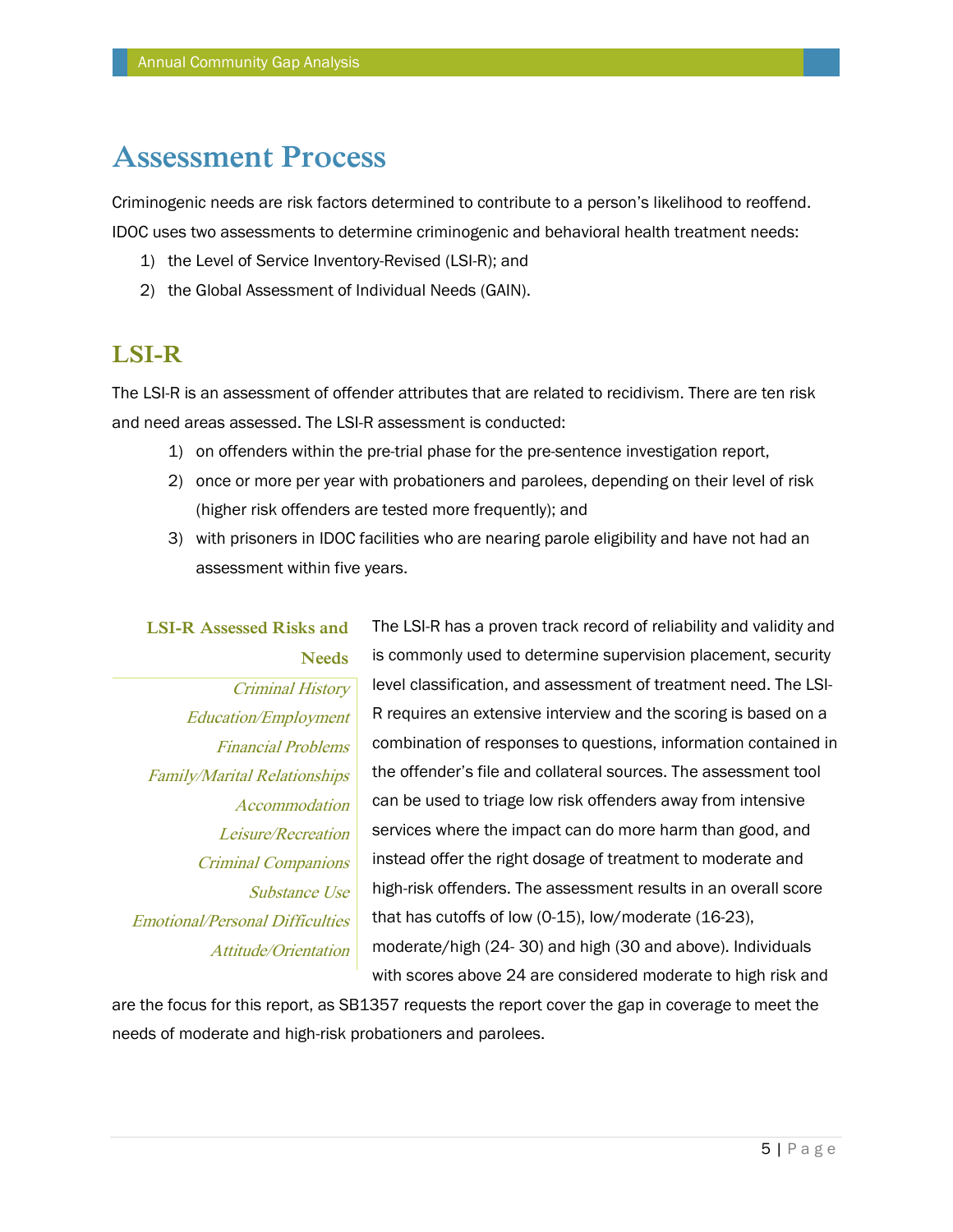### **GAIN-I Core**

SB 19-2524 requires all defendants who have been found guilty of a felony to be assessed for behavioral health needs as part of the pre-sentence process, unless waived by the court. The GAIN-I was chosen to determine substance use and mental health needs within the pre-sentence process. The results of the biopsychosocial assessment and any recommended level of care are submitted to the court within the pre-sentence investigation report.

During the assessment, the individual is first given the GAIN-I Core screener and if problem areas are found, further questions are asked. The full GAIN assessment takes several hours to complete.

**GAIN Assessed Needs** Background and Treatment Substance Use Physical Health Risk Behaviors Mental Health Environment Legal Problems Vocational Problems

The content of the GAIN is divided into eight areas. If a substance use or mental health problem occurred in the past year, additional symptom-based questions (e.g., criteria for alcohol dependence) are asked to clarify the problem. In addition, if substance dependence or mental health concerns occurred in the past 90 days, detailed behavioral counts are collected (e.g., days of alcohol use, days of drinking 5+ drinks per day, etc.). The questions help to clarify the nature and extent of problem areas, measuring the recency, breadth, and frequency of problems, as well as service utilization and

resistance to or motivation to be in treatment. After completion of the GAIN assessment, the overall recommendation for substance use treatment and severity of need are entered into the IDOC Corrections Integrated System (CIS). In addition, Idaho has adopted a single data collection, Web Infrastructure for Treatment Services (WITS), allowing for centralized data collection and data sharing between agencies for all GAIN data and substance use/mental health services rendered.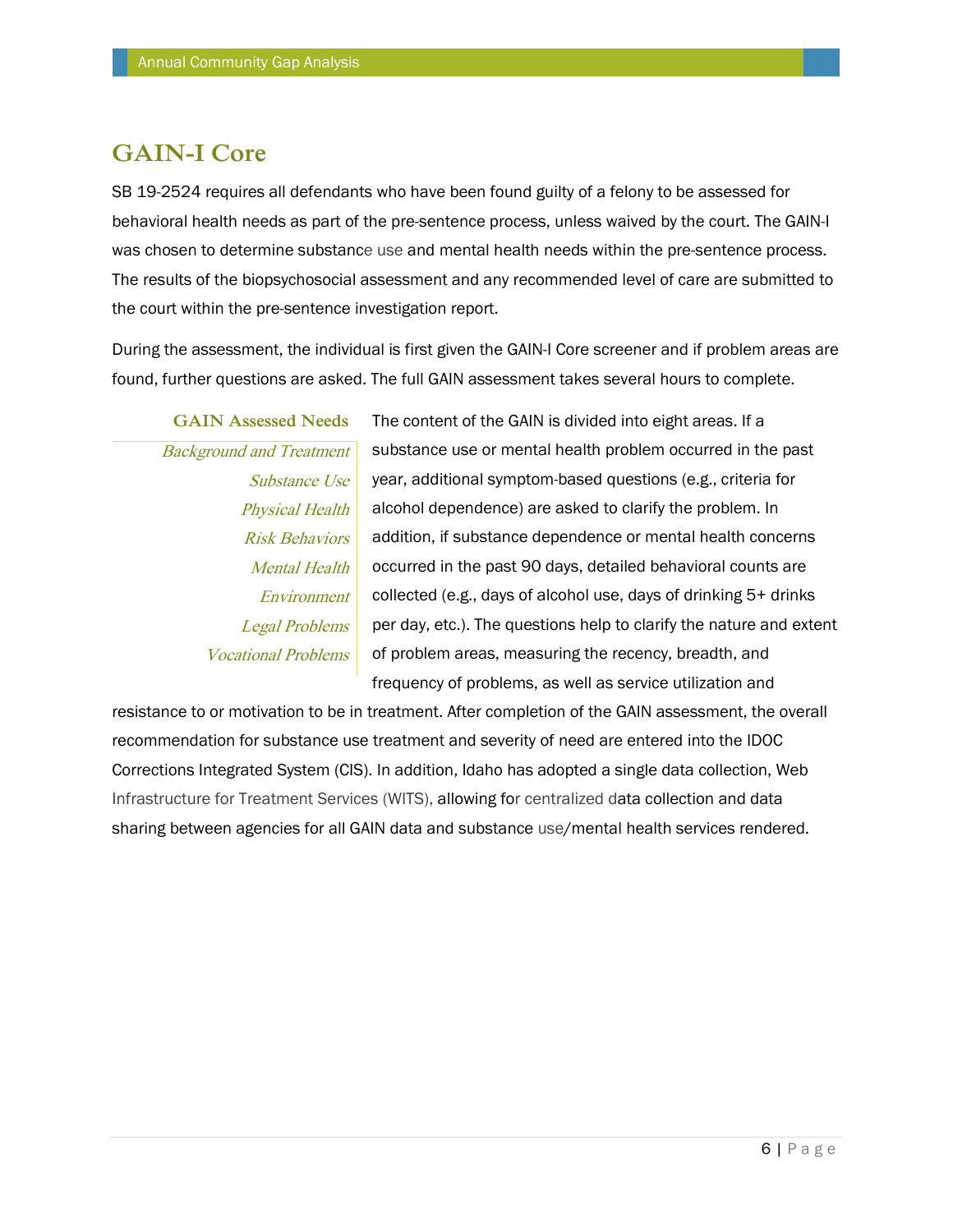# **Criminogenic Needs**

SB1357 requires a discussion of the criminogenic needs of the active population of probationers and parolees. At the end of FY19, the average LSI-R score for the community population was 20.5 (Figure 1). This was about 9 points below the average score for those incarcerated in prison as a termer, and 8 points below the score for those incarcerated on a Rider[3](#page-7-0).

#### Probationers and parolees had lower risk scores than those incarcerated.

 36.2% of probationers and 32.8% of parolees had LSI-R scores above 24 compared to 76.9% of termers and riders.



**Figure 1: Average LSI-R Score and Percent Moderate to High Risk**

<span id="page-7-0"></span><sup>&</sup>lt;sup>3</sup> Rider is retained jurisdiction under the court whereby the individual is placed in a prison-based treatment program for a shorter stay than if the sentence is imposed. Once programming has been successfully completed, the individual may be released on probation.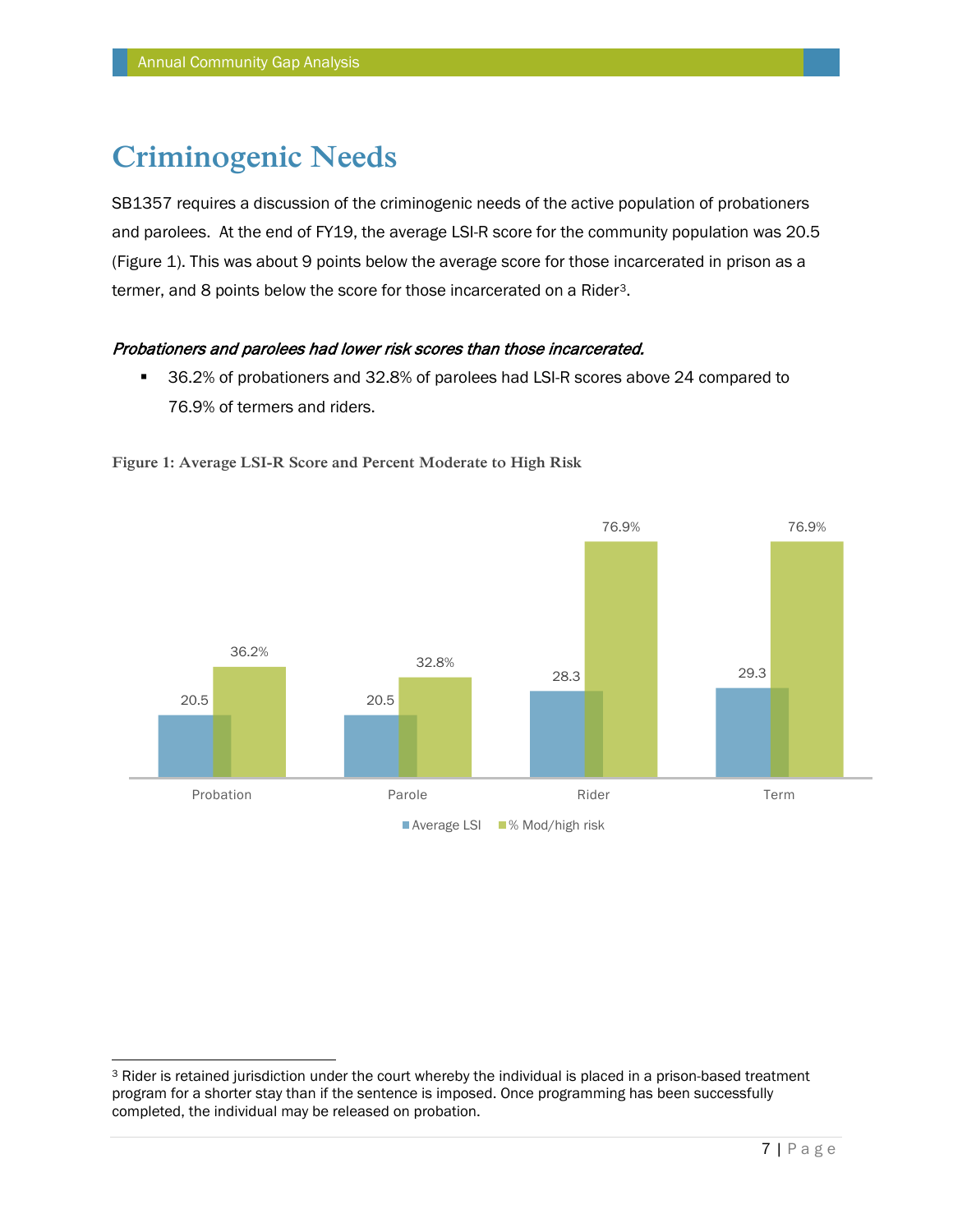# **Criminogenic Needs cont.**

### **Main Crime of Conviction**

Not only did individuals living in the community have lower risk scores, individuals in the community also differed from those incarcerated by the type of crime committed.

#### Most probationers and parolees had convictions for non-violent crimes.

- Most probationers (76.8%), riders (76.7%), and parolees (59.2%) had convictions for property, drug or alcohol offenses, compared to half of termers (50.4%) (Figure 2).
- Most (70.0%) parole violators also had main crimes of conviction for property, drug or alcohol offenses, indicating these offenders most commonly violated parole.



**Figure 2: Percent Main Crime of Conviction is Property, Drug or Alcohol Charge by Status**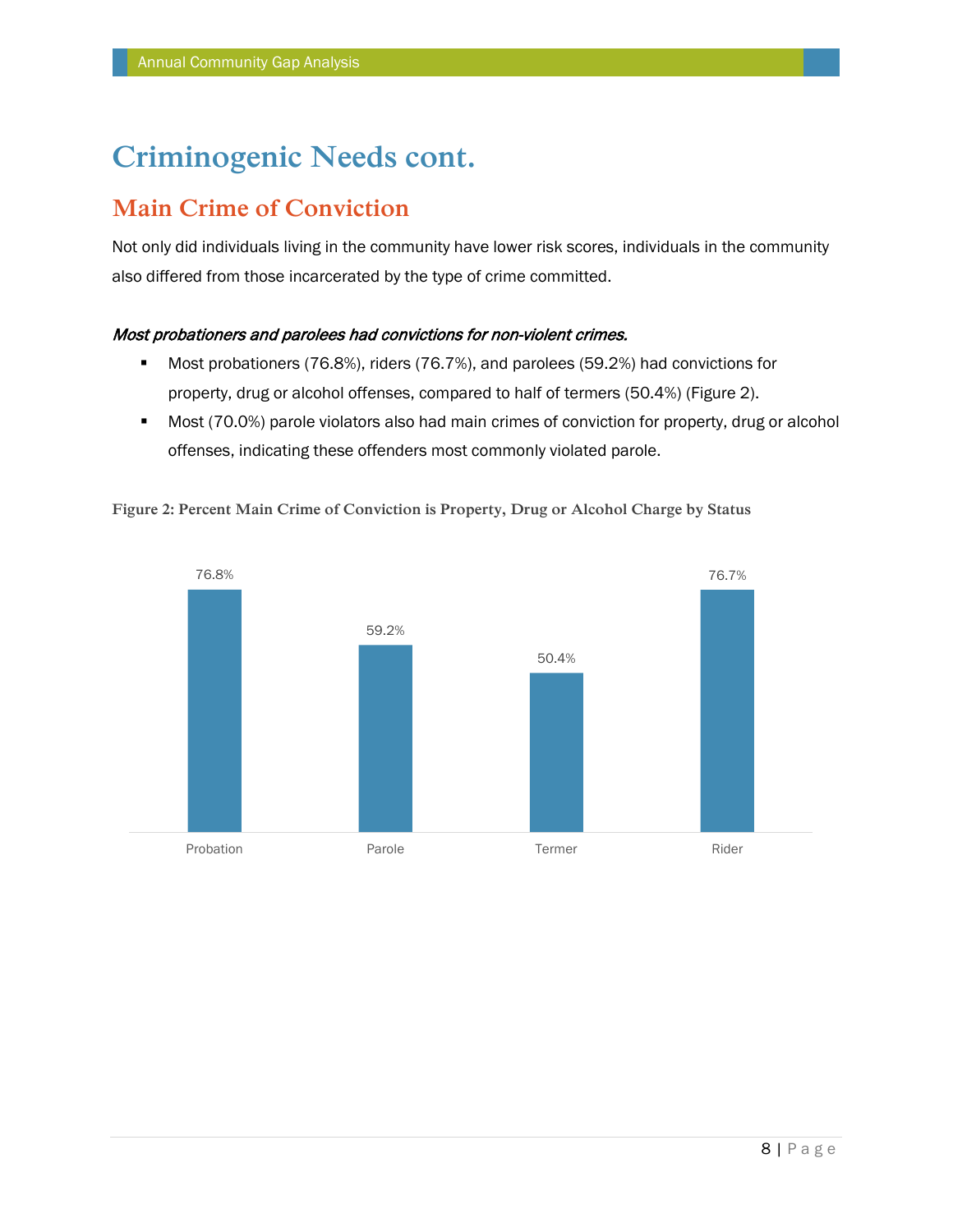# **Criminogenic Needs cont.**

### **Offense by Risk Score**

Probationers and parolees supervised on drug and property crime charges had higher risk scores, indicating greater needs and risk to recidivate; however, incarcerated individuals had higher risk scores than those in the community.

- ▼ Probationers (*Median* =23.0) and parolees (*Median*=22.0) with drug charges had LSI-R scores between five to nine points higher than individuals supervised because of violent crimes (Table 1).
- ▼ Probationers and parolees with property crime convictions had the second highest risk scores (median 20.0).
- ▼ Probationers and Parolees with property, drug or alcohol convictions; however, had lower LSI-R scores than individuals incarcerated as a Rider, Termer, or Parole Violator by crime type.

|                          | Probation   | Parole      | <b>Rider</b> | Term        | Parole<br>Violator |
|--------------------------|-------------|-------------|--------------|-------------|--------------------|
| Murder &<br>Manslaughter | 14.0        | <b>15.0</b> | <b>26.0</b>  | 29.0        | 21.0               |
| <b>Sex Offense</b>       | 15.0        | 16.0        | 24.0         | 25.0        | 23.0               |
| <b>Assault</b>           | 18.0        | 19.0        | 28.0         | 31.0        | 27.0               |
| <b>Property</b>          | <b>20.0</b> | <b>20.0</b> | 30.0         | 32.0        | 27.0               |
| Alcohol                  | 15.0        | 18.0        | 24.0         | 27.0        | 26.0               |
| <b>Drug</b>              | 23.0        | 22.0        | 30.0         | <b>31.0</b> | 28.0               |
| <b>Total</b>             | 20.0        | 19.0        | 29.0         | 30.0        | 27.0               |

**Table 1: Median LSI by Main Crime of Conviction and Supervision Status**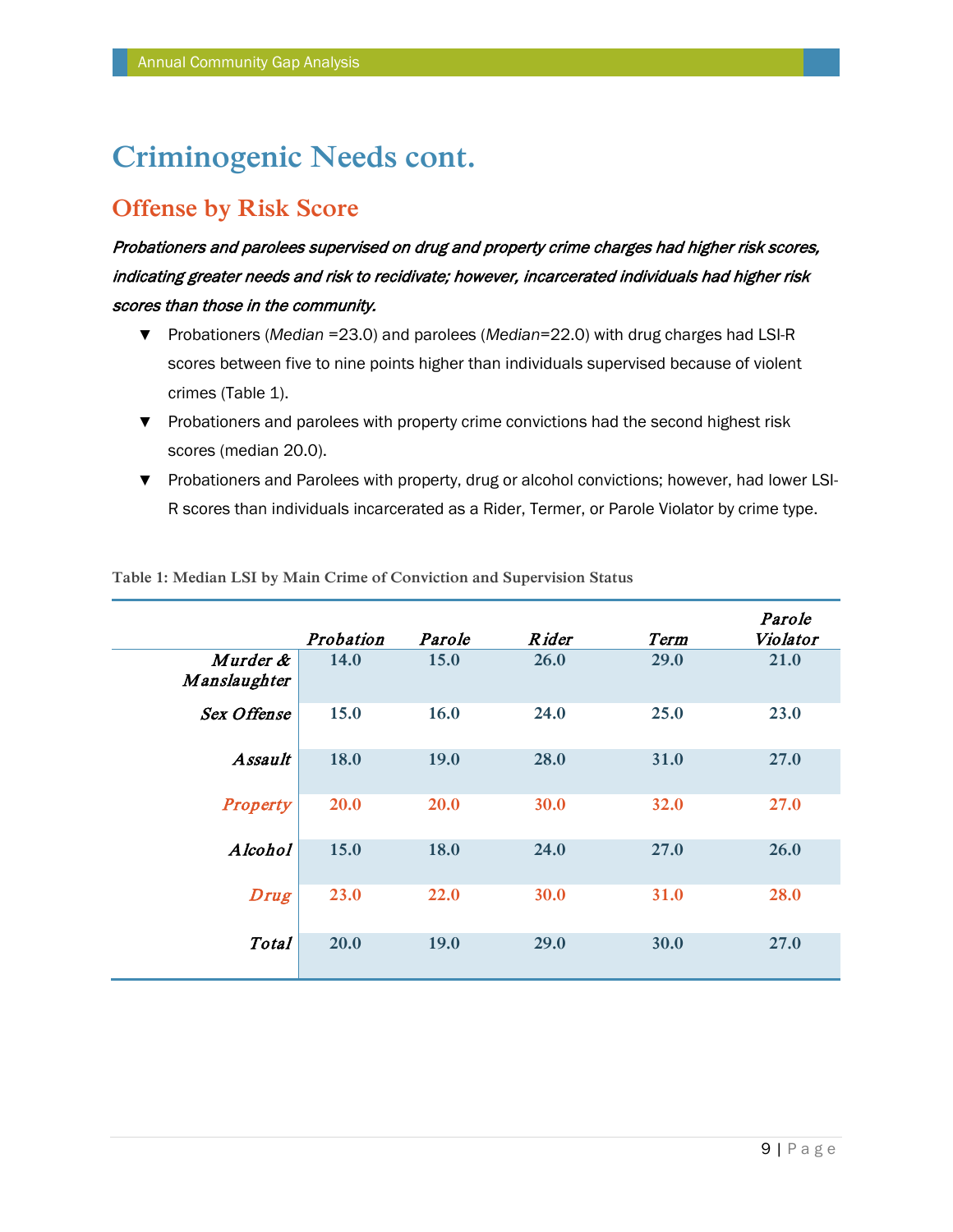# **Criminogenic Needs cont.**

# **Demographics and Risk**

### **Gender**

#### Females disproportionately fell within the high-risk group.

- ▼ 42.2% of female probationers were moderate/high risk compared to 39.6% of male probationers (Figure 3).
- ▼ 33.5% of female parolees were mod/high risk compared to 31.5% of male parolees.



#### Figure 3. Percent Moderate/High Risk by Gender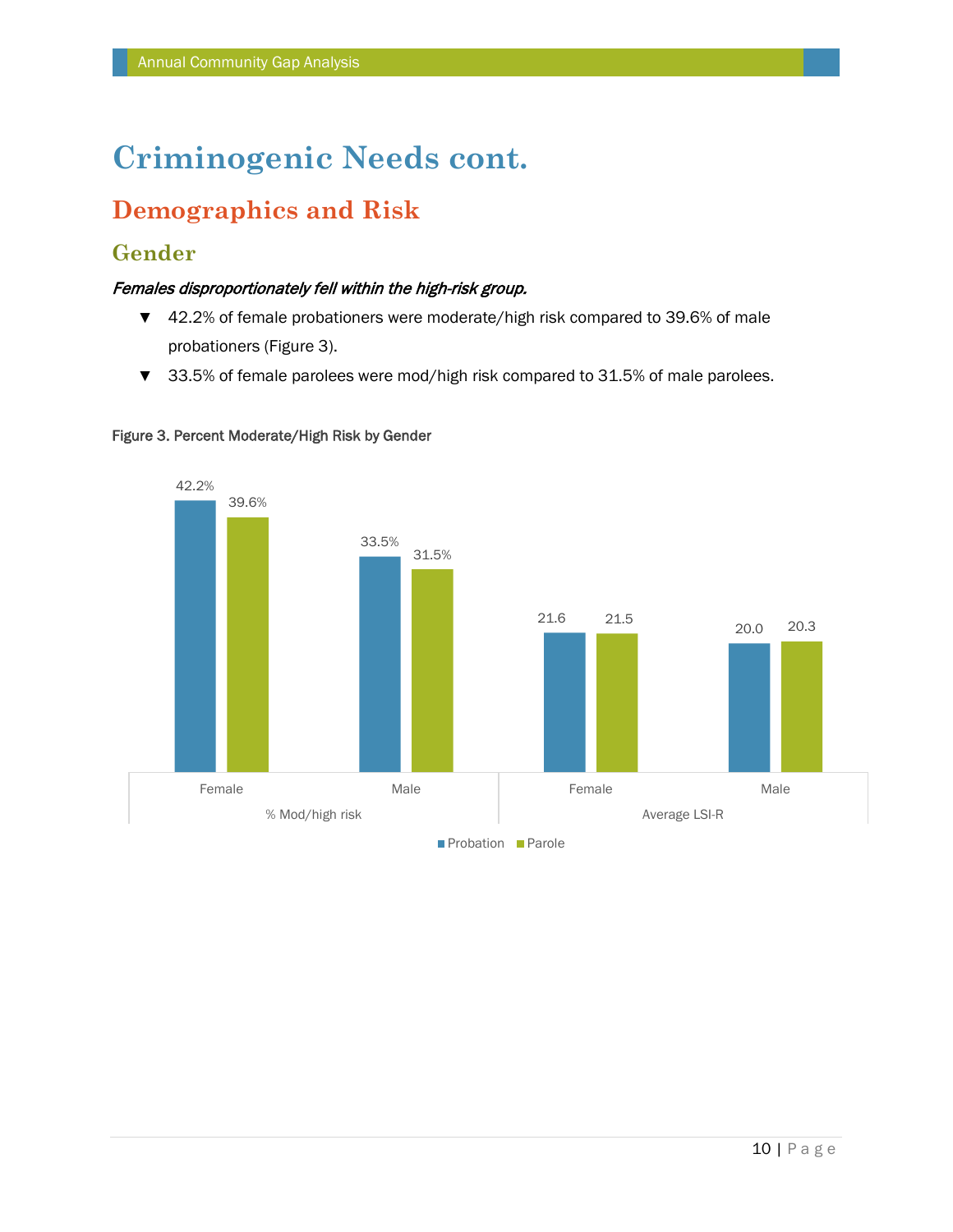# **Demographics and Risk cont.**

### **Age**

#### Moderate/high risk tended to be younger than low/low moderate risk.

- ▼ Moderate/high risk probationers were 2.3 years younger on average than low/low moderate risk (Figure 4).
- ▼ Moderate/high risk parolees were 3.6 years younger on average than low/low moderate risk.



**Figure 4. Median Age by Risk Level and Supervision Status**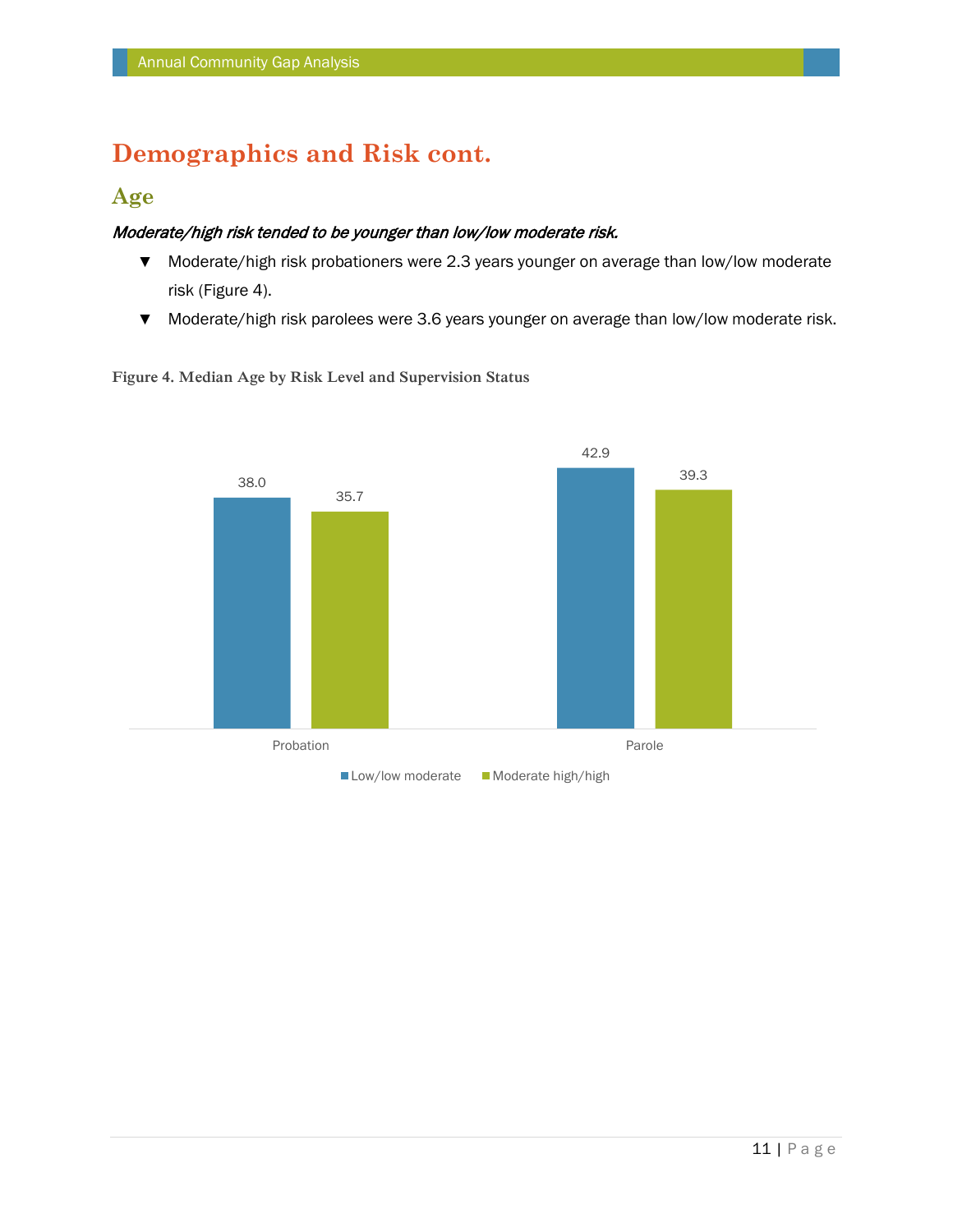### **Demographics and Risk cont.**

#### **Race/Ethnicity**

#### Probation and parole population was disproportionately non-white.

- ▼ Idaho's population in 2019 was 81.7% White, non-Hispanic (19.3% non-White) (US. Census Bureau: Quick Facts) compared to 73.1% of the total supervised population.
- ▼ Little difference existed between the low/low moderate and moderate/high risk probation population by race/ethnicity, but the low/low moderate risk parole population was less likely to be non-white (more likely to be white) than the moderate/high risk parolees or probationers.



#### **Figure 5. Percent Non-White by Supervision Status and Risk Level**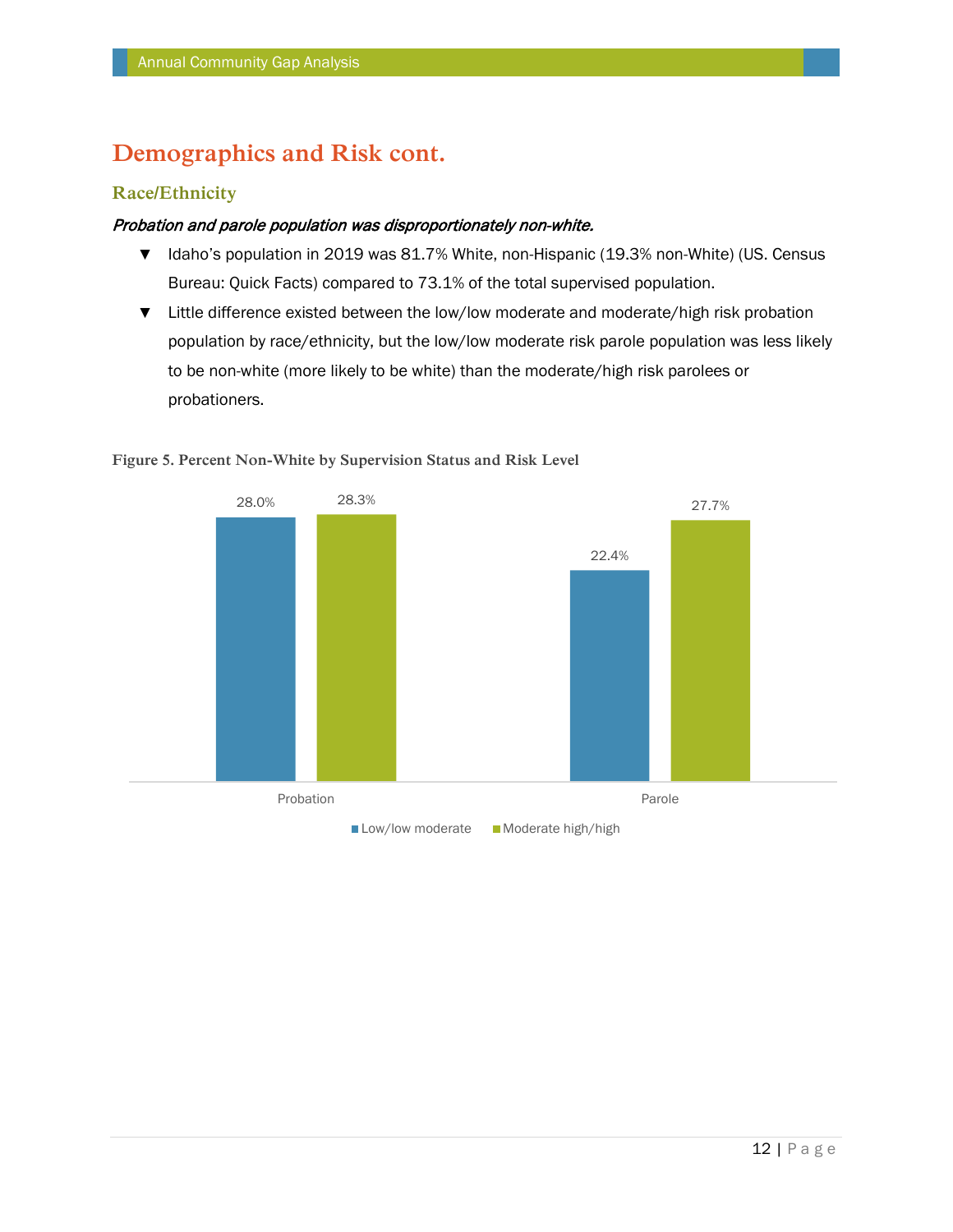### **Demographics and Risk cont.**

### **Length of Sentence**

### Moderate high/high risk probationers and parolees were serving shorter sentences than low/low moderate risk.

- ▼ Low/low moderate risk probationers were sentenced to serve a 5-year sentence, compared to 4 years for moderate high/high risk probationers.
- ▼ Low/low moderate risk parolees had an average sentence length of 9.6 years, compared to 7.8 years for moderate high/high risk parolees.
- ▼ Moderate high/high risk probationers had an average of 2.0 years left to serve on their sentence, compared to 2.9 years for moderate high/high risk parole.



**Figure 6. Median Length of Sentence in Years and Median Years Left to Serve by Supervision Type**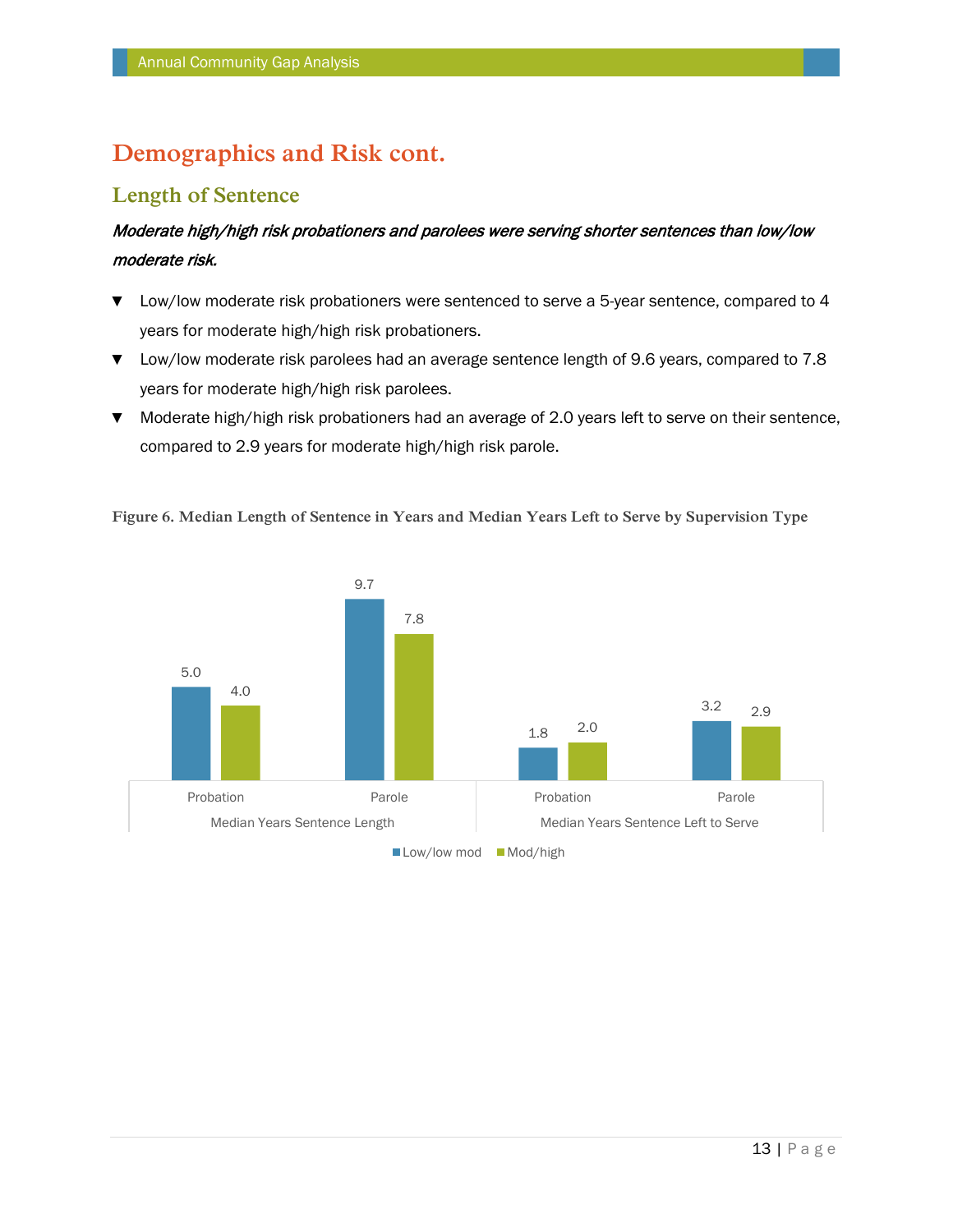# **Criminogenic Needs Cont.**

### **LSI Domain Scores**

To determine the most common problem areas assessed with the LSI-R, all domains were standardized between 0 - 1. Chart 7 provides the average standardized domain. For example, a score of 0.55 indicates individuals scored on an average of 55% of the total questions in that domain.

- $\triangleright$  The biggest difference between Low/low moderate and Moderate high/high risk probationers and parolees were in the areas of leisure/recreation, education/employment, and financial.
- $\triangleright$  Moderate high/high risk probationers were more likely to have a worse substance use problem, less financial stability, worse accommodations and poorer choices for leisure/recreation than moderate high/high risk parolees.
- $\triangleright$  Moderate high/high risk parolees were more likely to have a lengthier criminal history, have a poorer attitude/orientation towards their sentence and have worse choice in companions compared to mod/high risk probationers.



#### **Figure 7. Criminogenic Needs for Probation and Parolees, Mod/high Compared to Low/mod**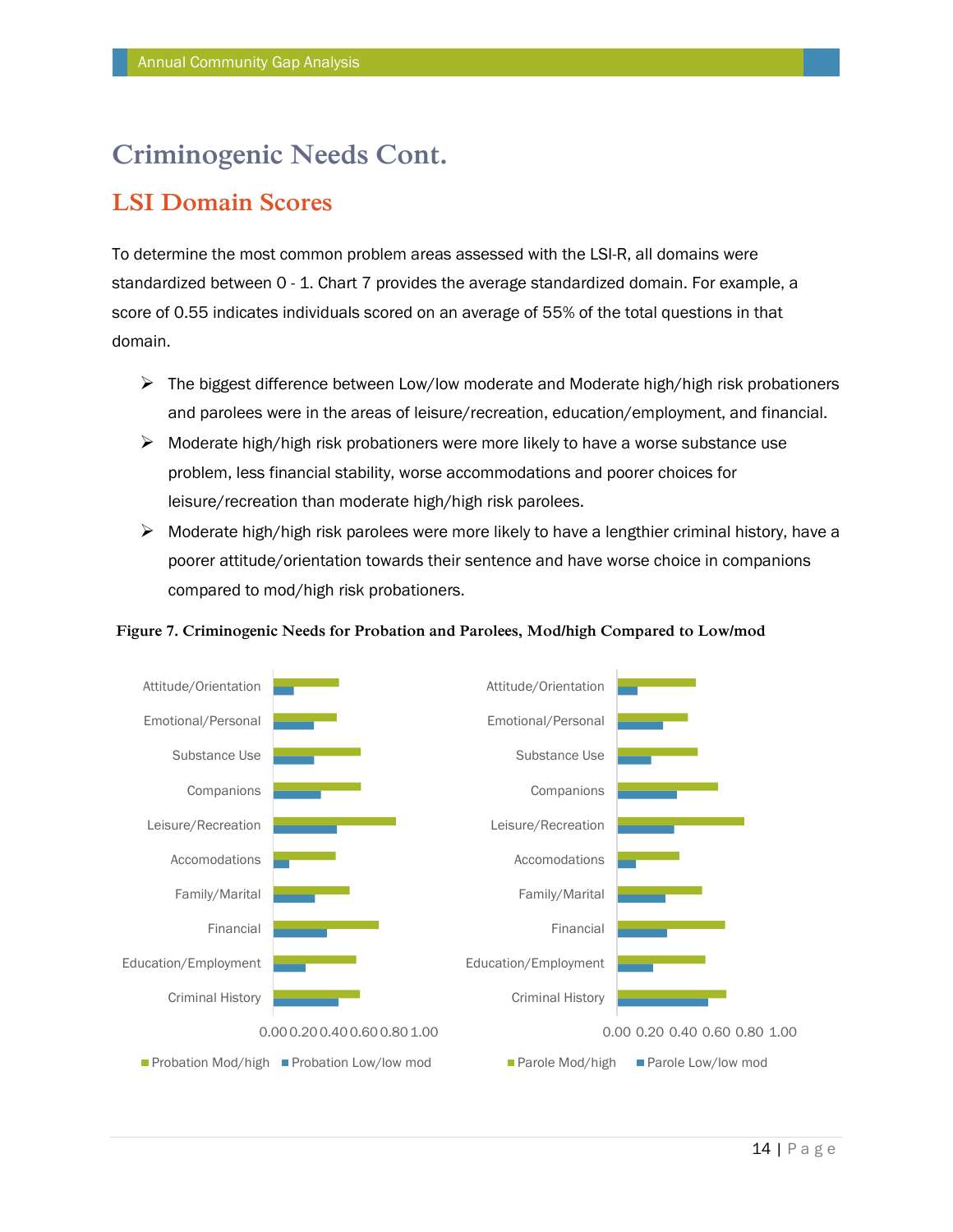# **Criminogenic Needs Cont.**

### **GAIN Assessed Substance Use Needs**

In addition to LSI-R information, 16,603 probation and parolees living in the community within fiscal year 2019 had completed GAIN assessments on file. The GAIN indicated whether the individual had a substance use or mental health treatment need at the time of the assessment. Any recommendation for substance use and/or mental health treatment was provided to the judge within the pre-sentence investigation report.

For substance use, the GAIN assessment provides the following categories of recommendations: 1) no intervention (SUD negative); 2) early intervention; 3) intensive outpatient treatment; 4) outpatient treatment; and 5) residential treatment. The recommendation is only valid for six months and is used as criteria to help an individual gain access to treatment.

#### Moderate high/high risk more likely to be recommended intensive outpatient treatment.

- $\triangleright$  At the time of the assessment, most of the community population had recommendations for either intensive outpatient (37.9%) or outpatient treatment (29.0%).
- $\triangleright$  Only 15.2% were not deemed in need of substance use treatment and an additional 3.9% had the GAIN assessment waived for a variety of reasons.
- $\triangleright$  By risk level, moderate high/high risk offenders were more likely to be recommended intensive outpatient treatment (47.3% compared to 31.8%) or residential treatment (10.3% compared to 6.8%) than low/ low moderate risk (Figure 8).
- $\triangleright$  Low/low moderate risk offenders were much more likely to have a GAIN assessment indicating no treatment recommendation (20.6% compared to 6.9%), outpatient treatment (30.6% compared to 26.6%) or early intervention (7.1% compared to 3.1%).



**Figure 8. GAIN Recommendation for Treatment by LSI-R Risk Level**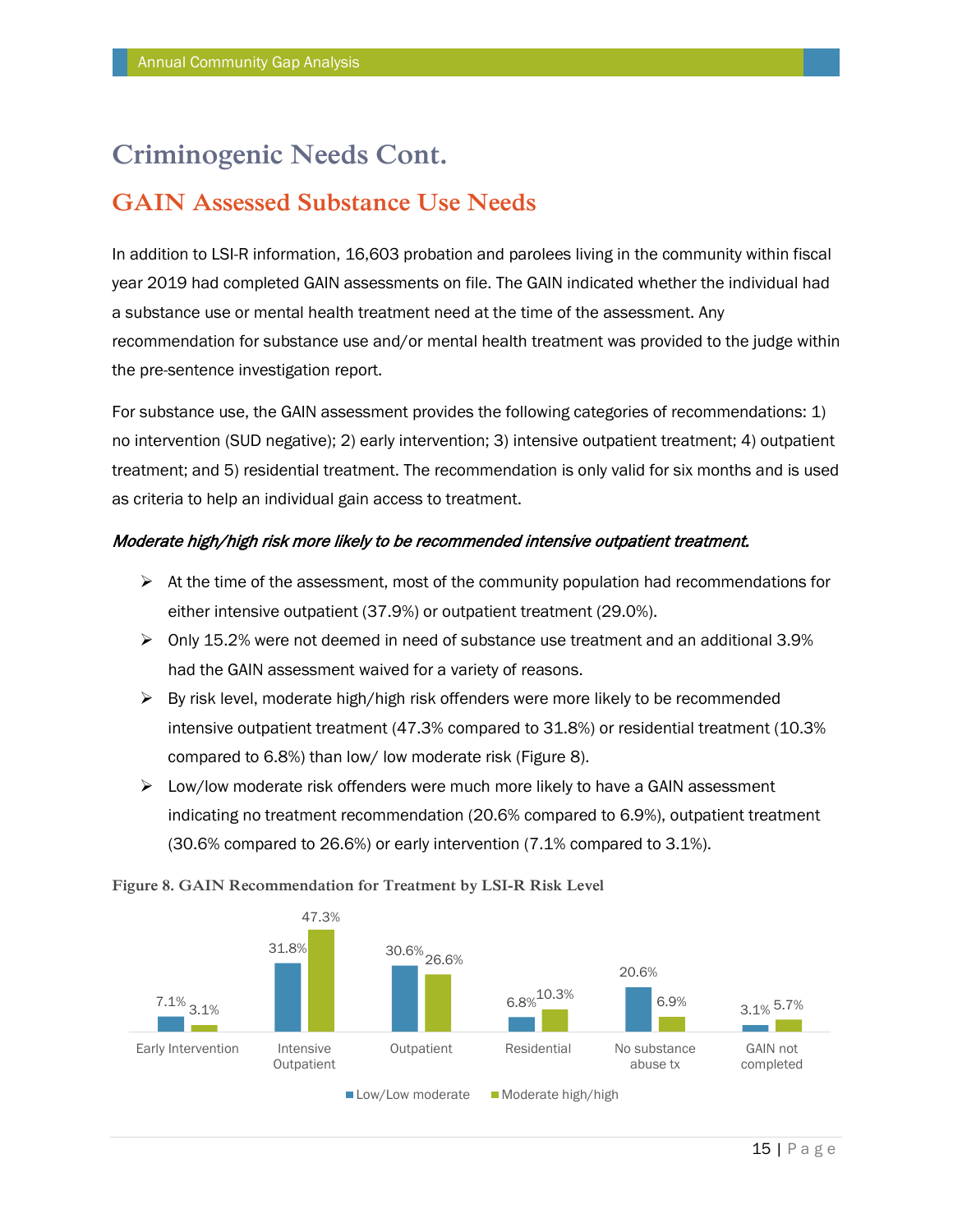# **Criminogenic Needs Cont.**

### **GAIN Mental Health Needs**

Since March 2017, IDOC's SUD team employees also started documenting the mental health treatment needs obtained from GAIN assessments within CIS. 8,367 of the FY19 probationers and parolees had mental health treatment needs entered into the system.

#### Moderate high/high risk were more likely to report severe mental health problems.

- $\triangleright$  30.7% of moderate high/high risk compared to 16.9% low/low moderate probationers and parolees had an indication of a severe mental health problem.
- $\geq 17.7\%$  of moderate/high risk had a severe mental health problem and had not received treatment in the past 90 days compared to 10.0% of low/low moderate.
- Fewer moderate high/high than low/low moderate had an assessment resulting in an indication of no mental health problems (20.0% compared to 36.0%).

| Assessed                     |                                                                                                                               |              |               |          |        |
|------------------------------|-------------------------------------------------------------------------------------------------------------------------------|--------------|---------------|----------|--------|
| <b>Severity</b>              | <b>Treatment Need</b>                                                                                                         | <b>Total</b> | $\frac{0}{0}$ | Mod/High | %      |
| <b>Severe</b>                | Receiving treatment but is still experiencing<br>severe emotional, behavioral or cognitive<br>problems                        | 318          | 6.9%          | 490      | 13.0%  |
| Problems                     | No treatment in past 90 days and experiencing<br>severe emotional, behavioral or cognitive<br>problems                        | 458          | $10.0\%$      | 669      | 17.7%  |
| Low/<br>Moderate             | Receiving treatment but is still experiencing<br>low to moderate emotional, behavioral, or<br>cognitive problems.             | 463          | $10.1\%$      | 528      | 14.0%  |
| <b>Problems</b>              | Low to moderate emotional, behavioral, or<br>cognitive problems but no treatment in past 90                                   | 820          | 17.9%         | 811      | 21.5%  |
| Past                         | Receiving treatment for prior emotional,<br>behavioral, or cognitive problems and has not<br>had any problems in past 90 days | 336          | 7.3%          | 190      | 5.0%   |
| Problems                     | History of prior emotional, behavioral, or<br>cognitive problems but has no current<br>problems or treatment in past 90 days  | 544          | 11.8%         | 334      | 8.8%   |
| <b>No</b><br><b>Problems</b> |                                                                                                                               | 1,652        | $36.0\%$      | 754      | 20.0%  |
| <b>Total</b>                 |                                                                                                                               | 4,591        | 100.0%        | 3,776    | 100.0% |

#### **Table 2. GAIN Assessed Mental Health Treatment Need**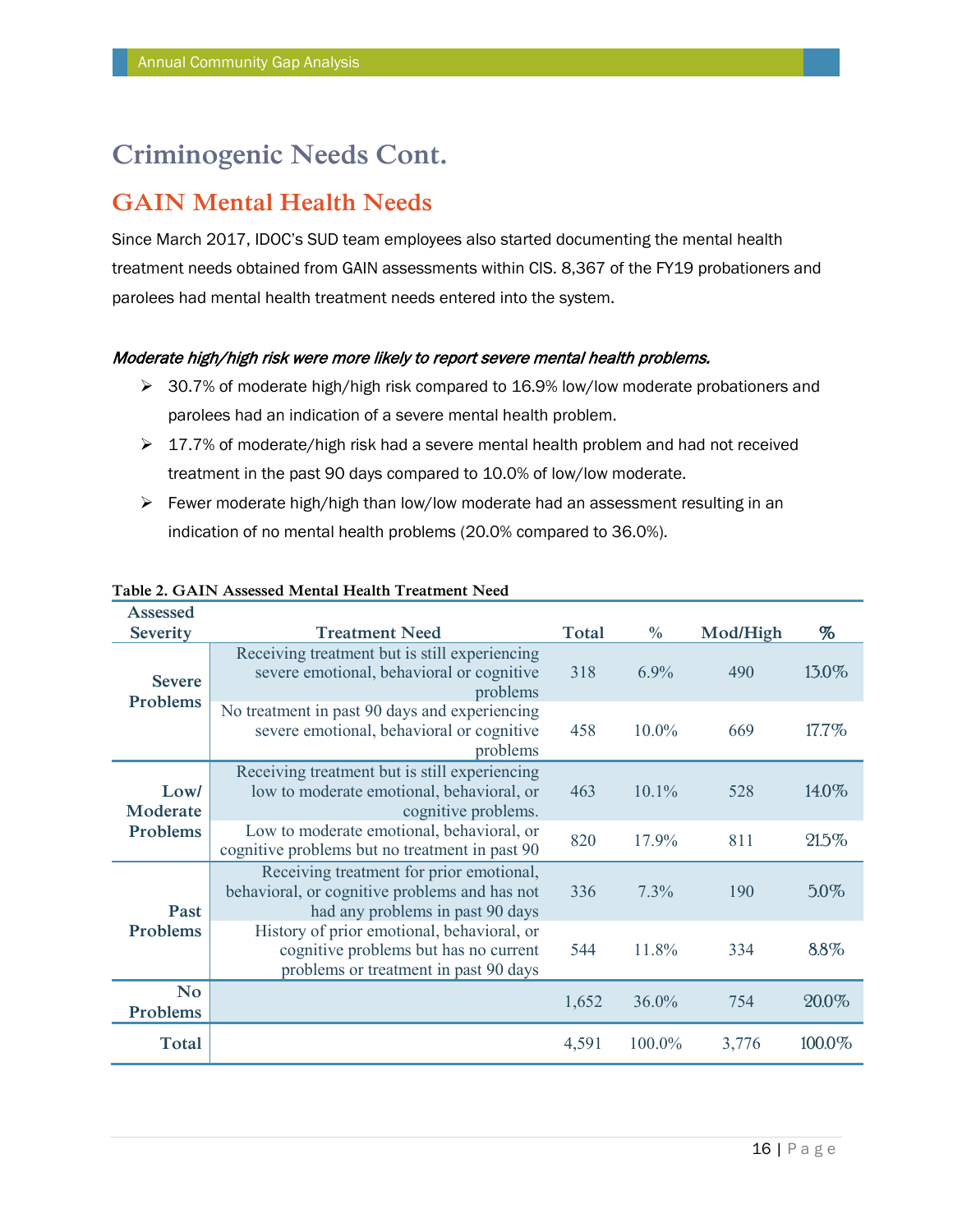# **GAIN Mental Health Needs Cont.**

In addition to describing the severity of past emotional, behavioral or cognitive problems, the IDOC SUD team indicated whether the person has had recent suicidal thoughts or ideations, previous suicide attempts, or a history of inpatient mental health hospitalizations.

### Mod/high risk and those with a severe mental illness were more likely to report suicidal thoughts or ideations.

- ▼ 10.6% of those with a severe mental illness compared to 2.4% of low/low moderate and 4.6% of moderate high/high risk had suicidal thoughts in the past 90 days.
- ▼ 5.8% of those with a severe mental illness compared to 2.1% of moderate/high and 1.2% low low/moderate had suicidal thoughts or ideations in the past 7 days.

### Mod/high risk and those with a severe mental illness were more likely to have previously attempted suicide.

▼ 19.3% of those with a severe mental illness compared to 12.3% of moderate high/high risk and 7.5% of low/low moderate risk had previously attempted suicide.

### Mod/high risk and those with a severe mental illness were more likely to have history of inpatient mental health hospitalizations*.*

▼ 29.2% of those with a severe mental illness compared to 19.3% of moderate high/high risk and 11.8% of low/low moderate had a history of inpatient hospitalizations.

**Figure 9. Suicidal Thoughts, Attempted Suicide, History of Hospitalization by Mod/high risk and SMI**

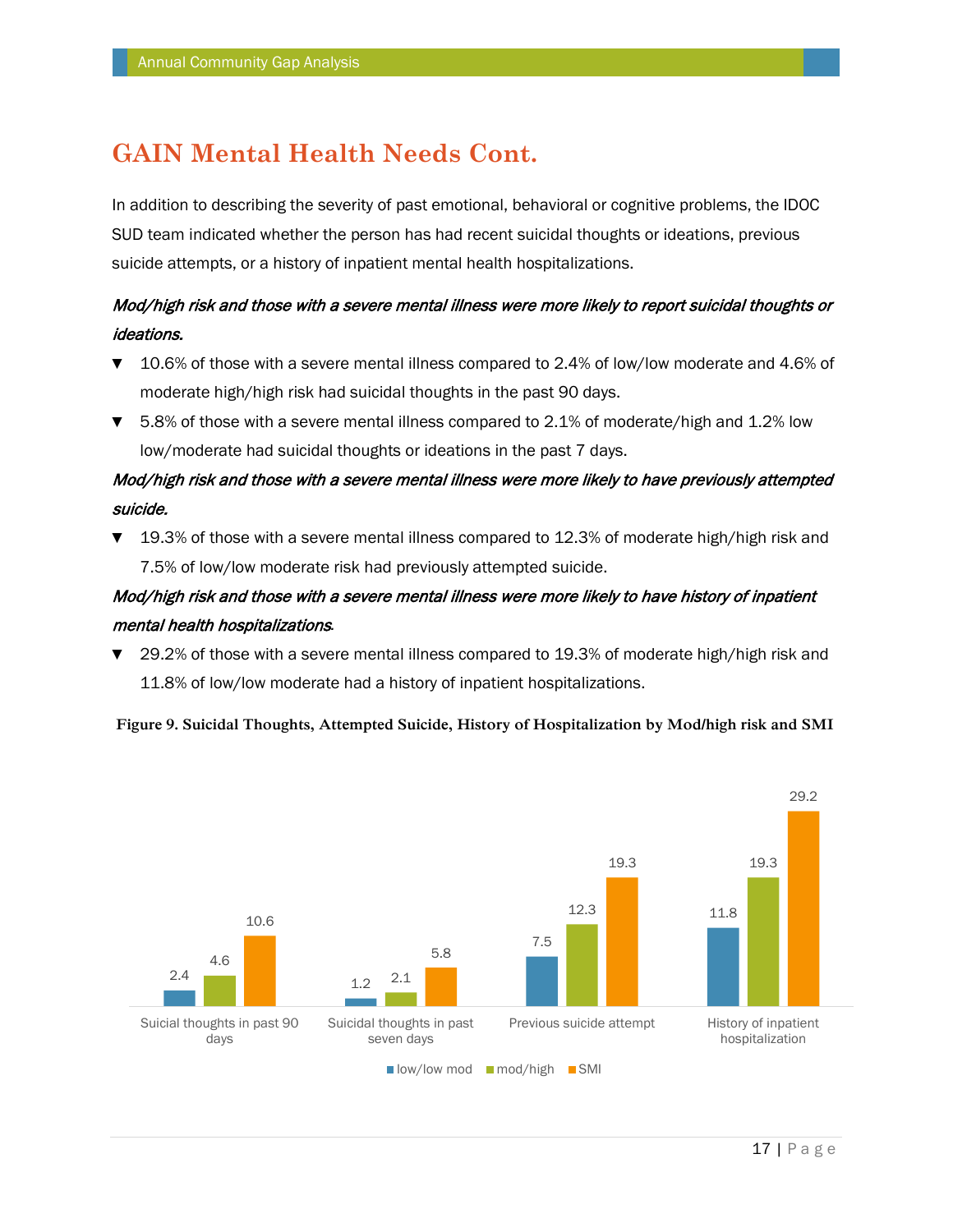### **SUD Services Provided**

During FY19, SUD funding through the provider network served 5,802 clients (Table 3), nearly 1,000 more than in FY2018. Half (54.1%) of the SUD clients were moderate to high risk, and 86.5% of these had a substance use treatment need as indicated from the LSI-R. There were 2,636 moderate high to high risk probationers and parolees served in FY19.

Approximately \$7.5 million was spent on substance use services from the provider network in FY2019, averaging \$1,294.01 per person served. Other SUD funds were spent on transitional funding, vocational rehabilitation, and BPA administration fees.

- $\circ$  By service type provided, outpatient and intensive outpatient (OP and IOP) group treatment accounted for 40.9% of the overall budget.
- o Nearly two-thirds of clients served received an alcohol or drug assessment, drug testing, group treatment or case management.
- $\circ$  Per person, more money was spent on adult residential treatment (\$2,782.71 per person served), and per instance on adult detox (\$534.26 per instance billed).

| <b>Service Type</b>                    | Average \$ |               |                |          |                |    |            |
|----------------------------------------|------------|---------------|----------------|----------|----------------|----|------------|
|                                        |            |               |                | per      | <b>Clients</b> |    |            |
|                                        | Instances  |               | <b>Sum</b>     | instance | served         |    | Per person |
| <b>Treatment Services</b>              |            |               |                |          |                |    |            |
| A dult Detox                           | 68         | \$            | 36,329.58      | \$534.26 | 53             | \$ | 685.46     |
| <b>Alcohol or Drug Assessment</b>      | 4,629      | \$            | 874,496.34     | \$188.92 | 3,630          | \$ | 240.91     |
| Intensive Outpatient                   | 2,765      | S             | 142, 148. 23   | \$51.40  | 439            | \$ | 323.80     |
| Outpatient                             | 16,823     | \$            | 849,249.85     | \$50.48  | 2,686          | \$ | 316.18     |
| OP and IOP groups                      | 54,948     |               | \$3,073,392.80 | \$55.93  | 3,536          | \$ | 869.17     |
| <b>Pre-Treatment Services</b>          | 5,284      | <sup>\$</sup> | 263,952.61     | \$49.95  | 1,605          | \$ | 164.46     |
| R esidential                           | 62         | \$            | 27,827.10      | \$448.82 | 10             |    | \$2,782.71 |
| <b>Travel for Professionals</b>        | 503        | \$            | 16,461.50      | \$32.73  | 501            | \$ | 32.86      |
| <b>Total</b>                           | 85,082     |               | \$5,283,858.01 | \$97.06  | $8,571*$       | \$ | 616.48     |
| Recovery Support Services              |            |               |                |          |                |    |            |
| Adult Safe & Sober Housing             | 1,711      | \$            | 125,959.50     | \$73.62  | 319            | \$ | 394.86     |
| Case Management (Basic and Intensive)  | 30,533     | \$            | 930,255.94     | \$30.47  | 3,441          | \$ | 270.34     |
| Child Care                             | 225        | \$            | 11,255.71      | \$50.02  | 21             | \$ | 535.99     |
| Drug/Alcohol Testing                   | 61,067     | S             | 823,284.00     | \$13.48  | 3,542          | \$ | 232.43     |
| <b>Interpreter Services</b>            | 48         | \$            | 4,063.00       | \$84.65  | 20             | \$ | 203.15     |
| <b>Life Skills</b>                     | 410        | \$            | 13,639.74      | \$33.27  | 92             | \$ | 148.26     |
| Recovery Coaching                      | 2,619      | S             | 111,864.00     | \$42.71  | 606            | \$ | 184.59     |
| <b>Staffing (Planned Facilitation)</b> | 11,699     | S             | 116,475.01     | \$9.96   | 2,829          | \$ | 41.17      |
| <b>Transportation</b>                  | 9,948      | \$            | 87,191.10      | \$8.76   | 391            | \$ | 223.00     |
| Total                                  | 118,260    |               | \$2,223,988.00 | \$18.81  | $6,073*$       | \$ | 366.21     |
| <b>Grand Total</b>                     | 203,342    |               | \$7,507,846.01 | \$36.92  | 5,802*         |    | \$1,294.01 |

#### **Table 3. SUD Services Billed per Client Served\***

\*IDOC SUD team provided report of expenditures pulled from WITS.

\*\*Totals do not sum as only includes unique individuals receiving service type.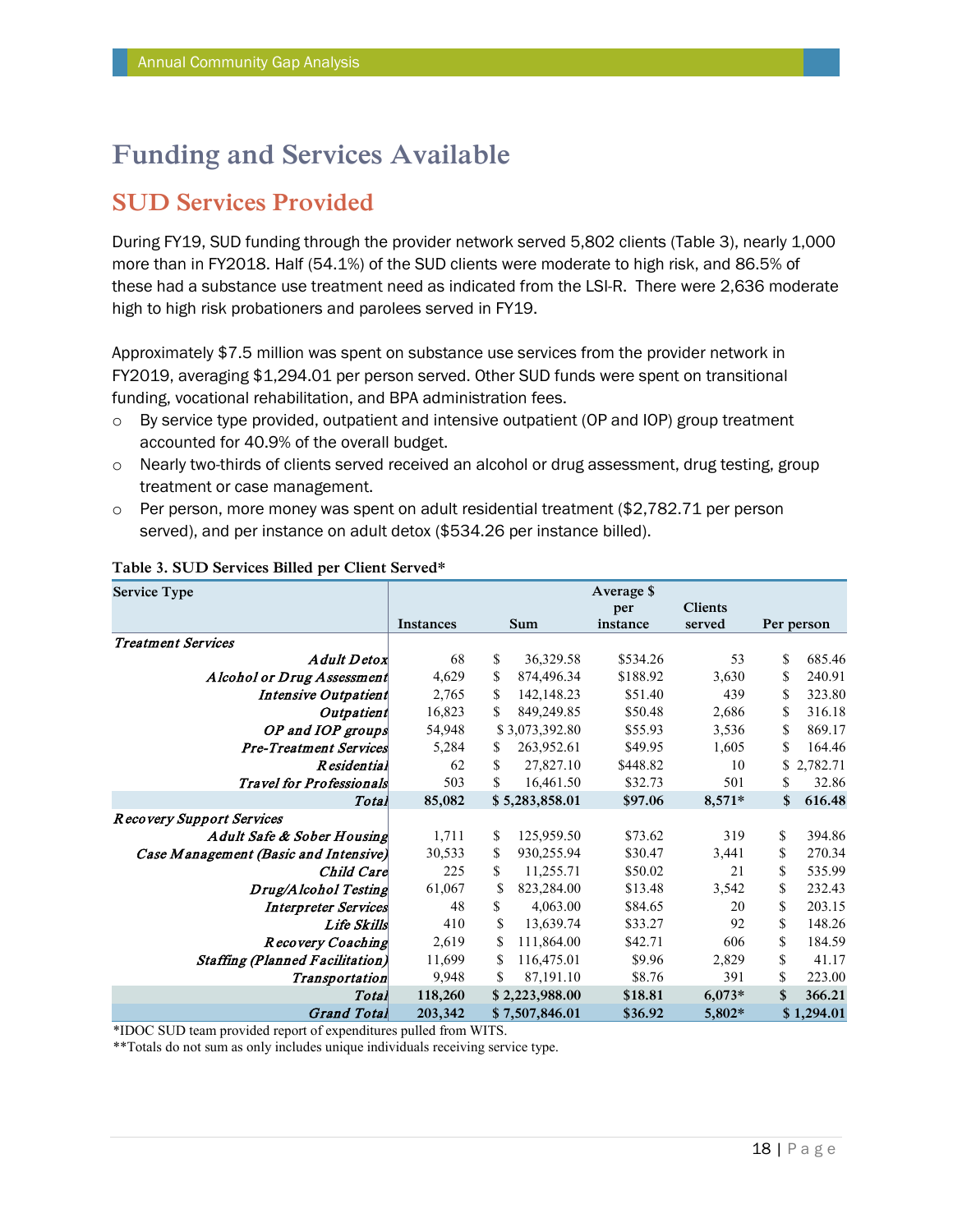### **SUD Funds by District**

More money was spent in Districts 4 and 3 compared to other districts (Table 4); however, these two districts combined hold 51.2% of the probation and parole population. Compared to the number of clients served, more money was spent per client in Districts 7 (\$1,891.92) and 4 (\$1,773.38).

 $\triangleright$  Districts 6, 5 and 2 served a larger portion of moderate to high risk probationers and parolees.

Although 40.9% percent of SUD funding was spent on intensive outpatient (IOP) and outpatient (OP) group treatment, some districts used a higher portion of the budget for this purpose than others.

- $\triangleright$  District 2 (48.2%), District 4 (47.8%) and District 3 (40.2%) had the highest portion of their budget spent on group treatment compared to other districts.
- $\triangleright$  District 1 (22.5%) and District 3 (19.0%) had the highest portion of their budget used for outsourced GAIN alcohol or drug assessments compared to other districts.
- $\triangleright$  District 5 (13.1%) had the highest portion of their budget used for drug testing.

|                 |                     |                 | Percent of                  |                |                    |               |                      |                |
|-----------------|---------------------|-----------------|-----------------------------|----------------|--------------------|---------------|----------------------|----------------|
|                 | #<br><b>Clients</b> | $%$ of<br>Total | <b>Clients</b><br>moderate/ |                | Money<br>Spent per | $%$ OP<br>and | % Alcohol<br>or Drug | $%$ Drug       |
| <b>DISTRICT</b> | Served              | <b>Clients</b>  | high risk                   | Sum            | Client             | <b>IOP</b>    | Assessment           | <b>Testing</b> |
| 1               | 973                 | 16.4%           | 50.9%                       | \$720,889.69   | \$740.89           | 33.4%         | 22.5%                | 11.5%          |
| $\overline{c}$  | 289                 | 4.9%            | 61.4%                       | \$489,982.96   | \$1,695.44         | 48.2%         | $6.8\%$              | 11.7%          |
| 3               | 1,720               | 28.9%           | 47.0%                       | \$1,689,350.65 | \$982.18           | 40.2%         | 19.0%                | 10.8%          |
| $\overline{4}$  | 1,391               | 23.4%           | 53.0%                       | \$2,466,766.90 | \$1,773.38         | 47.8%         | 5.9%                 | $10.7\%$       |
| 5               | 661                 | 11.1%           | 60.1%                       | \$815,470.81   | \$1,233.69         | 34.7%         | 12.3%                | 13.1%          |
| 6               | 519                 | 8.7%            | 69.3%                       | \$580,423.67   | \$1,118.35         | 35.5%         | 12.1%                | 11.5%          |
| 7               | 395                 | 6.6%            | 55.4%                       | \$747,307.33   | \$1,891.92         | 33.5%         | 5.8%                 | 8.6%           |
| <b>TOTAL</b>    | 5,948*              | 100.0%          | 54.1%                       | \$7,510,192.01 | $$1,294.01*$       | 40.9%         | 11.6%                | 11.0%          |

#### **Table 4. SUD Services Billed per Client Served\*\***

\*Some clients were served in more than one district, total average based on 5,802

\*\*IDOC SUD team provided report of expenditures pulled from WITS.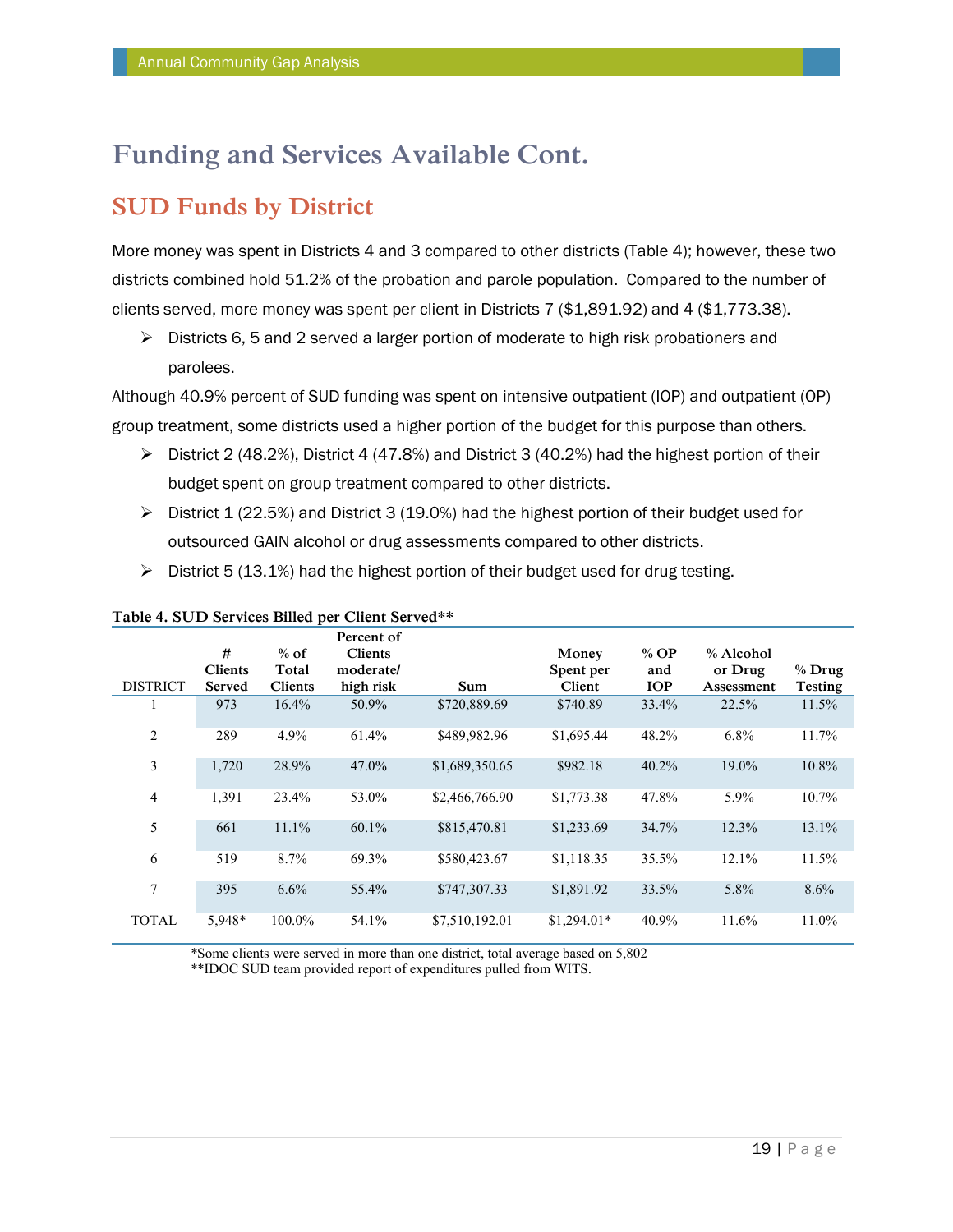### **Problem Solving Courts by District**

Table 5 provides information by district for the 1,443 individuals IDOC supervises that were involved in a problem-solving court during FY19, displayed by court type, jurisdiction and percent moderate high/high risk. This number only reflects those who were actively supervised under the jurisdiction of IDOC. There are problem solving court participants in the state, in addition to this number, that are not under the jurisdiction of IDOC.

About 69.3% of the problem-solving court population were moderate to high risk, but this differs by district and by type of court.

- ▼ Less than half (47.5%) of participants in veteran's court, and over two-thirds of participants within the mental health (70.3%) and drug court (71.1%) were moderate to high risk.
- ▼ District 4 involved a higher portion of lower risk individuals in veteran's court and mental health court than other districts.
- ▼ District 6 had the highest portion of moderate high to high risk individuals involved in drug court and District 7 had the highest portion of moderate high to high risk individuals involved in mental health court.
- ▼ Districts 2 and 3 had the highest portion of moderate to high risk individuals involved in veteran's court.

|                |       |               |                  |               |                |               | Mental |               |
|----------------|-------|---------------|------------------|---------------|----------------|---------------|--------|---------------|
|                | Drug  | $\frac{0}{0}$ | Family           | $\frac{0}{0}$ | Veteran's      | $\frac{0}{0}$ | health | $\frac{0}{0}$ |
| District       | court | mod/high      | court            | mod/high      | court          | mod/high      | court  | mod/high      |
| л.             | 84    | 41.8%         | $\overline{0}$   | $\ast$        | $\theta$       | $\ast$        | 67     | 65.1%         |
| $\overline{2}$ | 55    | 60.8%         | $\boldsymbol{0}$ | $\star$       | 4              | 75.0%         | 29     | 85.7%         |
| 3              | 141   | 70.5%         | $\boldsymbol{0}$ | $\ast$        | 31             | 54.8%         | 33     | 67.7%         |
| $\overline{4}$ | 315   | 70.8%         | $\boldsymbol{0}$ | $\star$       | 51             | 37.3%         | 29     | 53.6%         |
| 5              | 108   | 76.6%         | $\mathbf{0}$     | $\ast$        | $8\,$          | 37.5%         | 28     | 63.0%         |
| 6              | 133   | 79.7%         | $\boldsymbol{0}$ | $\ast$        | 3              | 66.7%         | 23     | 77.3%         |
| 7              | 274   | 70.4%         | 9                | 100%          | $\overline{4}$ | 100.0%        | 24     | 91.3%         |
| Total          | 1,100 | 71.1%         | 9                | 100%          | 101            | 47.5%         | 233    | 70.3%         |

#### **Table 5. Problem Solving Court and Percent Moderate to High Risk Served**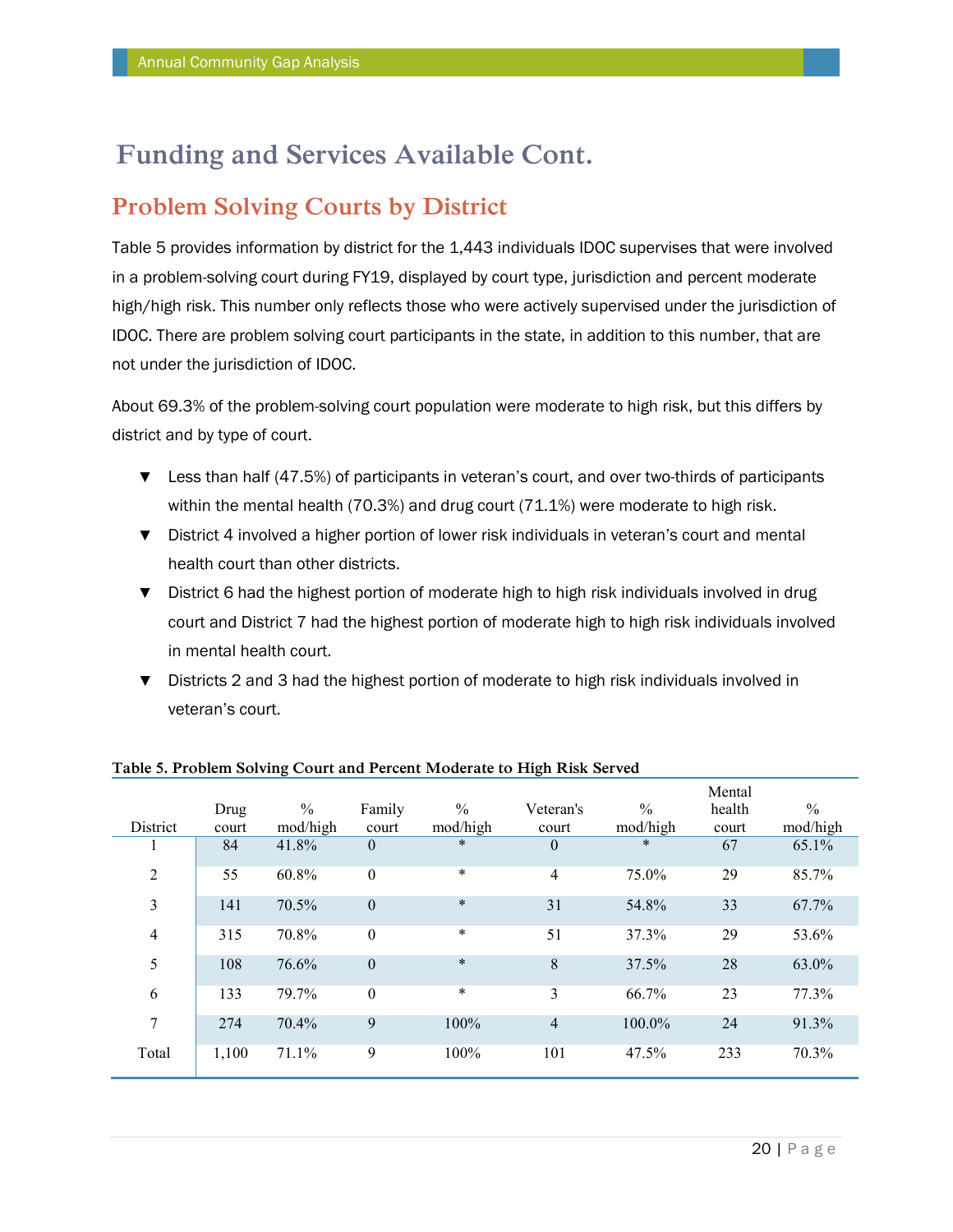### **Aftercare Programming Per District**

In FY19, \$1.9 million covered the salary and benefits for twenty Drug and Alcohol Rehabilitation Specialists (DARS) and seven clinicians. The positions provided programming for offender aftercare once released from prison and programming for those with a high risk to revocate. In addition, the DARS completed GAIN assessments for individuals required to have a GAIN treatment recommendation for the pre-sentence investigation report.

Moderate to high risk offenders are expected to continue with aftercare programming in the community once released from prison. Approximately 3,399 probation and parolees received aftercare in the community in FY19 and about 55.2% of those were moderate to high risk.

|                |                |               |            |             | Total    |
|----------------|----------------|---------------|------------|-------------|----------|
|                | $#$ Full time  | $#$ Receiving | % Mod/high | # $GAIN$    | Group    |
| District       | Positions      | Aftercare     | Risk       | Assessments | Sessions |
|                | 2              | 388           | 54.8%      | 329         | 572      |
| $\overline{2}$ | $\overline{2}$ | 114           | 64.4%      | 110         | 178      |
| 3              | $\overline{4}$ | 686           | 45.3%      | 405         | 573      |
| 4              | $\,$ 8 $\,$    | 1,005         | 52.3%      | 1,010       | 1,185    |
| 5              | 3              | 630           | 61.2%      | 485         | 558      |
| 6              | 2              | 247           | 80.3%      | 214         | 325      |
| 7              | $\overline{4}$ | 329           | 54.7%      | 657         | 670      |
| Total          | $25*$          | 3,399         | 55.2%      | 3,210       | 4,061    |

#### **Table 5. Drug and Rehabilitation Specialists per District and Aftercare Clients Served**

**\*3** Central office DARS manage treatment authorizations, conduct behavioral health assessments, and provide statewide support in delivery of groups and GAIN assessments.

# **Funding and Services Available Cont.**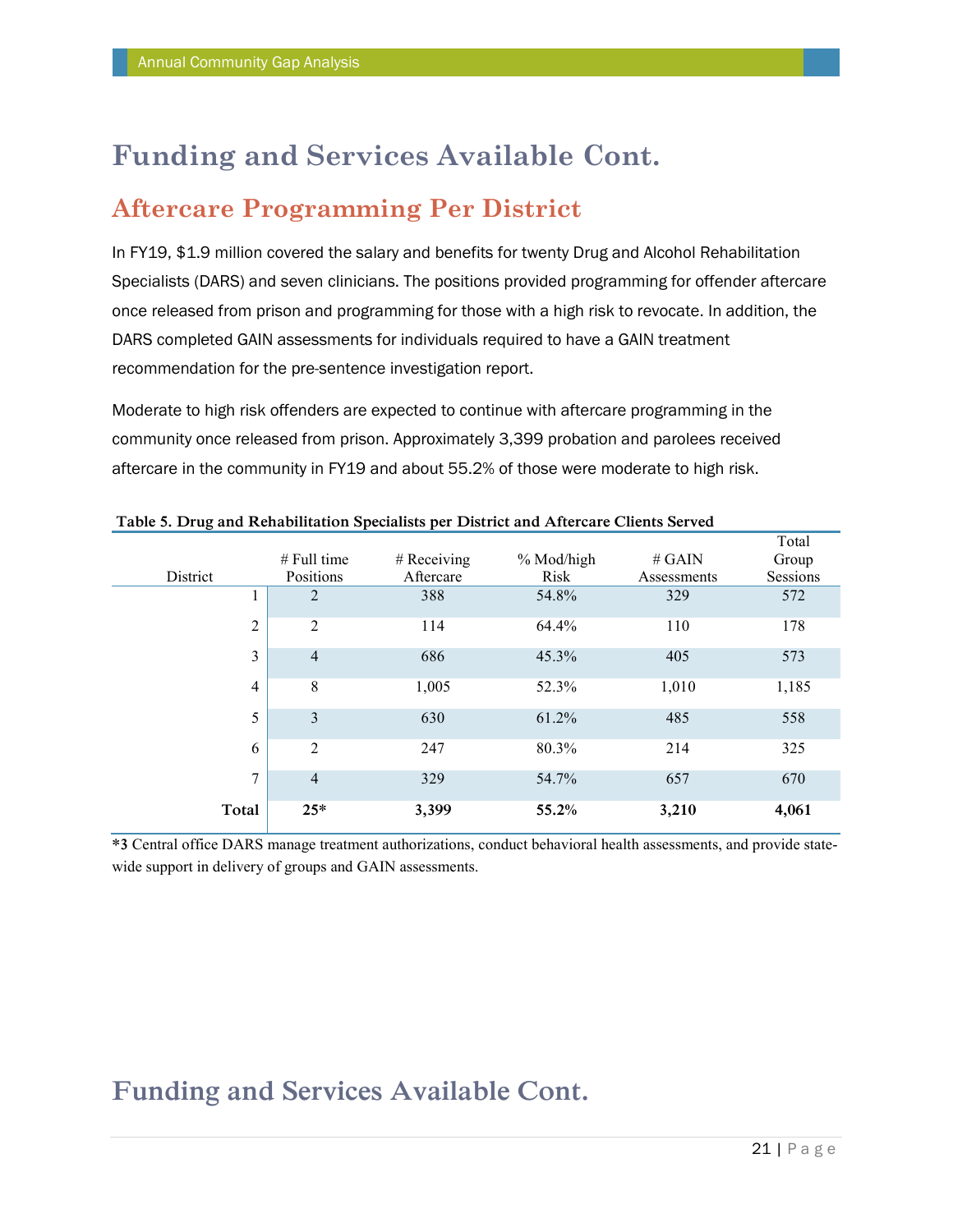### **Mental Health Services Provided**

There were 362 IDOC clients who received mental health services in FY19 and 55.0% had LSI-R scores above 24. The 362 individuals had 19,292 total treatment instances entered into WITS.

#### 199 moderate and high-risk probationers and parolees were served with mental health treatment in FY19.

Overall, the most common services provided to all IDOC probationers and parolees receiving mental health services included established outpatient medical services (57.7%), behavioral health treatment plan (54.7%), behavioral health nursing services (54.7%), and ongoing case management for behavioral health (48.9%).

- $\geq 76.8\%$  of services provided were clinical and only 0.1% were crisis.
- $\triangleright$  76.8% of the services provided were clinical, 13.6% nursing, and 9.2% medical.
- $\triangleright$  The most common individual type of service provided was group skill training (24.4%), followed by community based rehabilitative services (17.7%) and behavioral health nursing services (11.2%).

|                |                                                |           |       | <i><b>Chenis</b></i> |                  |
|----------------|------------------------------------------------|-----------|-------|----------------------|------------------|
|                | Service Provided                               | Instances | %     | served               | $\frac{9}{8}$ ** |
| Clinical       | <b>BH</b> Treatment Plan                       | 137       | 0.7   | 198                  | 54.7             |
|                | Case Management-Behavioral Health              | 1,714     | 8.9   | 177                  | 48.9             |
|                | <b>Community Based Rehabilitative Services</b> | 3,416     | 17.7  | 152                  | 42.0             |
|                | Community Based Rehabilitative Services-Group  | 99        | 0.5   | 34                   | 9.4              |
|                | Case Management - Substance Abuse              | 11        | 0.1   | 8                    | 2.2              |
|                | Family Psychotherapy, with patient present     |           | 0.0   |                      | 0.3              |
|                | Group Counseling - Substance Abuse             | 986       | 5.1   | 43                   | 11.9             |
|                | Group Psychotherapy                            | 2,035     | 10.5  | 44                   | 12.2             |
|                | Group Skill Training                           | 4,700     | 24.4  | 154                  | 42.5             |
|                | Psychiatric Diagnostic Evaluation              | 137       | 0.7   | 107                  | 29.6             |
|                | Psychiatric Diagnostic Evaluation with Medical | 50        | 0.3   | 35                   | 9.7              |
|                | <b>Services</b>                                |           |       |                      |                  |
|                | Psychotherapy                                  | 1,521     | 7.9   | 137                  | 37.8             |
| Crisis         | <b>Community Crisis Intervention</b>           | 13        | 0.1   | 8                    | 2.2              |
|                | Crisis Psychotherapy, 60 minutes               |           | 0.0   | 5                    | 1.4              |
| Medical        | <b>Established Outpatient</b>                  | 1,672     | 8.7   | 209                  | 57.7             |
|                | New Outpatient                                 | 89        | 0.5   | 69                   | 19.1             |
| <b>Nursing</b> | <b>Behavioral Health Nursing Services</b>      | 2,157     | 11.2  | 198                  | 54.7             |
|                | Injection                                      | 465       | 2.4   | 65                   | 18.0             |
|                | <b>Blood Draw</b>                              |           | 0.0   | 4                    | 1.1              |
| Peer           | Peer Support                                   | 62        | 0.3   | 8                    | 2.2              |
| Other          | <i>Other</i>                                   | 13        | 0.1   | 4                    | 1.1              |
|                | Total                                          | 19,292    | 100.0 | 362                  |                  |

#### **Table 6. Mental Health Services Provided per Clients Served\***

\*IDHW team provided report of expenditures pulled from WITS.

\*\*Percentages are out of total clients served (N=362) and do not add up to 100.0%.

 $\overline{C}$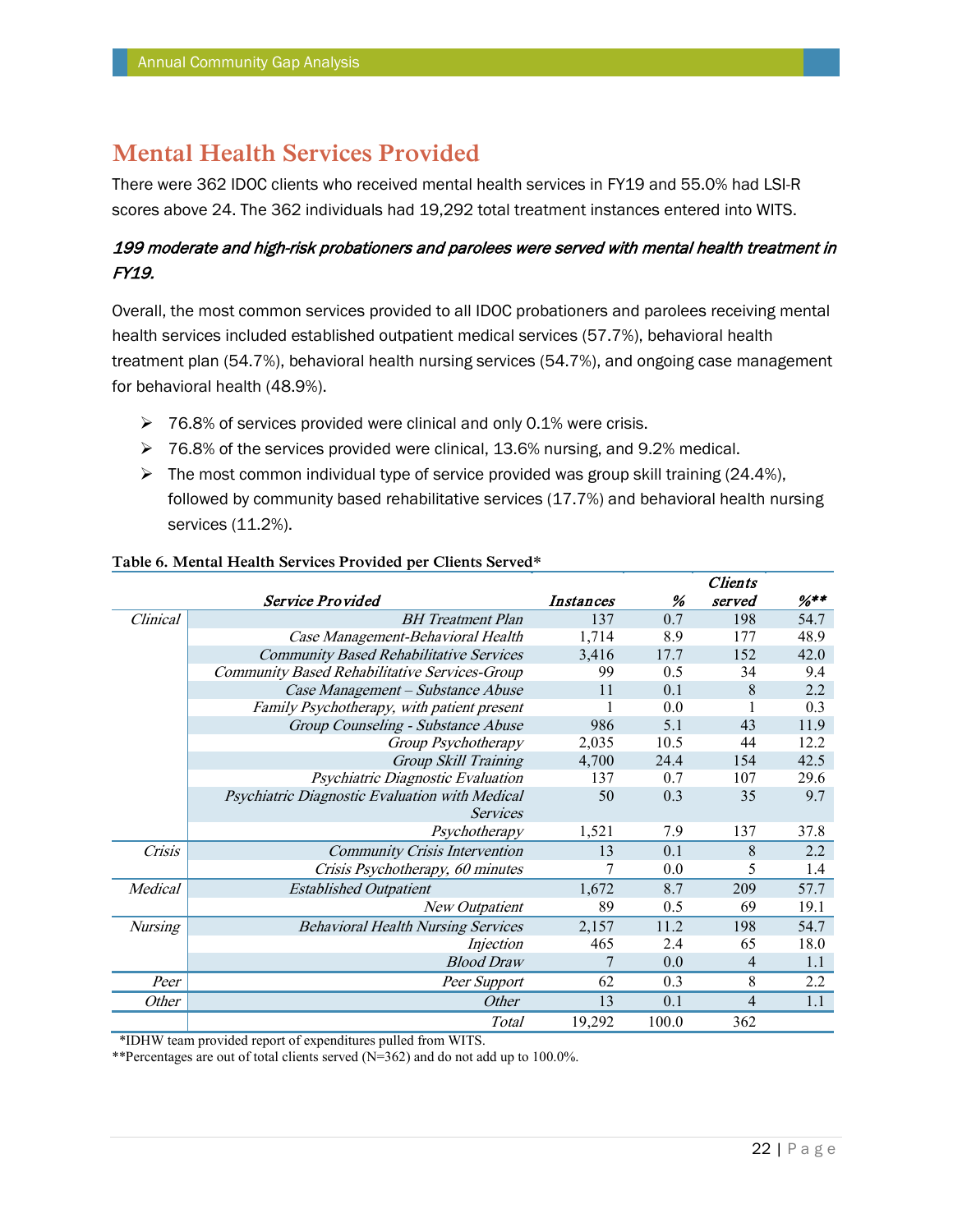### **Mental Health Services Provided per District**

- ▼ Comparing the IDHW Regions, IDHW Region 3 (served 31.0 per 100), Region 7 (served 29.9 per 100), and Region 6 (served 29.7 per 100) served a higher portion moderate high/high risk clients.
- ▼ Region 1 (16.3 per 100) and Region 2 (19.7 per 100) served fewer clients compared to the moderate high/high risk population estimated to have a severe mental illness in the area.
- ▼ Estimated there were 1,510 with an severe mental illness (SMI) and LSI-R assessment indictive of mod/high risk, or 14.7% of the entire mod/high population.

|                     | Instances | $\%$  | Clients Served | %     | Rate per 100 of<br>Mod/high<br>clients served<br>per Mod/high<br>with SMI in<br><i>District</i> |
|---------------------|-----------|-------|----------------|-------|-------------------------------------------------------------------------------------------------|
| IDHW, DBH, Region 1 | 2,175     | 11.3  | 52             | 14.3  | 16.3                                                                                            |
| IDHW, DBH, Region 2 | 641       | 3.3   | 25             | 6.9   | 19.7                                                                                            |
| IDHW, DBH, Region 3 | 2,513     | 14.3  | 56             | 15.4  | 31.0                                                                                            |
| IDHW, DBH, Region 4 | 2,758     | 25.0  | 61             | 16.8  | 20.8                                                                                            |
| IDHW, DBH, Region 5 | 4,822     | 20.0  | 71             | 19.6  | 25.4                                                                                            |
| IDHW, DBH, Region 6 | 3,862     | 12.7  | 40             | 11.0  | 29.7                                                                                            |
| IDHW, DBH, Region 7 | 2,521     | 13.1  | 58             | 16.0  | 29.9                                                                                            |
| Total               | 19,292    | 100.0 | $363*$         | 100.0 | 24.0                                                                                            |

#### **Table 7. Mental Health Services Provided per District**

IDHW team provided report of expenditures pulled from WITS.

\*one individual received services in more than one region.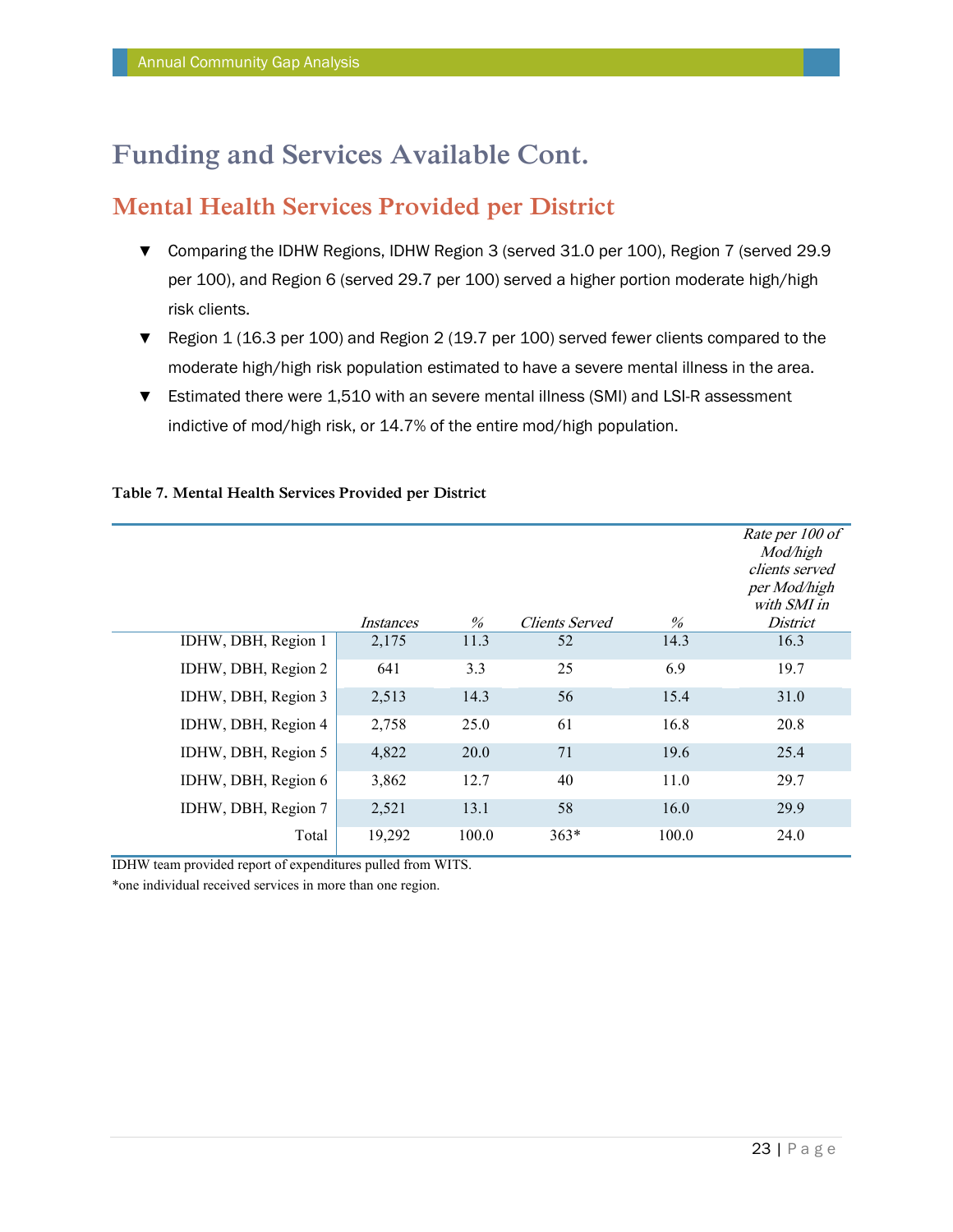# **Recidivism**

The following analysis was conducted to determine the recidivism (percent re-incarcerated as parole violator, term or rider) of the community population living within the community at some point during FY19.

#### Moderate high/high risk probationers and parolees were significantly more likely to be reincarcerated.

 $\triangleright$  Moderate high/high risk without a substance use or mental health problem were less likely to be re-incarcerated (35.2%) compared to moderate high/high risk with a substance use problem and an SMI (42.2%) or all those identified as moderate high/high risk with a substance use problem (42.4%).

#### Figure 10. Recidivism by Risk level

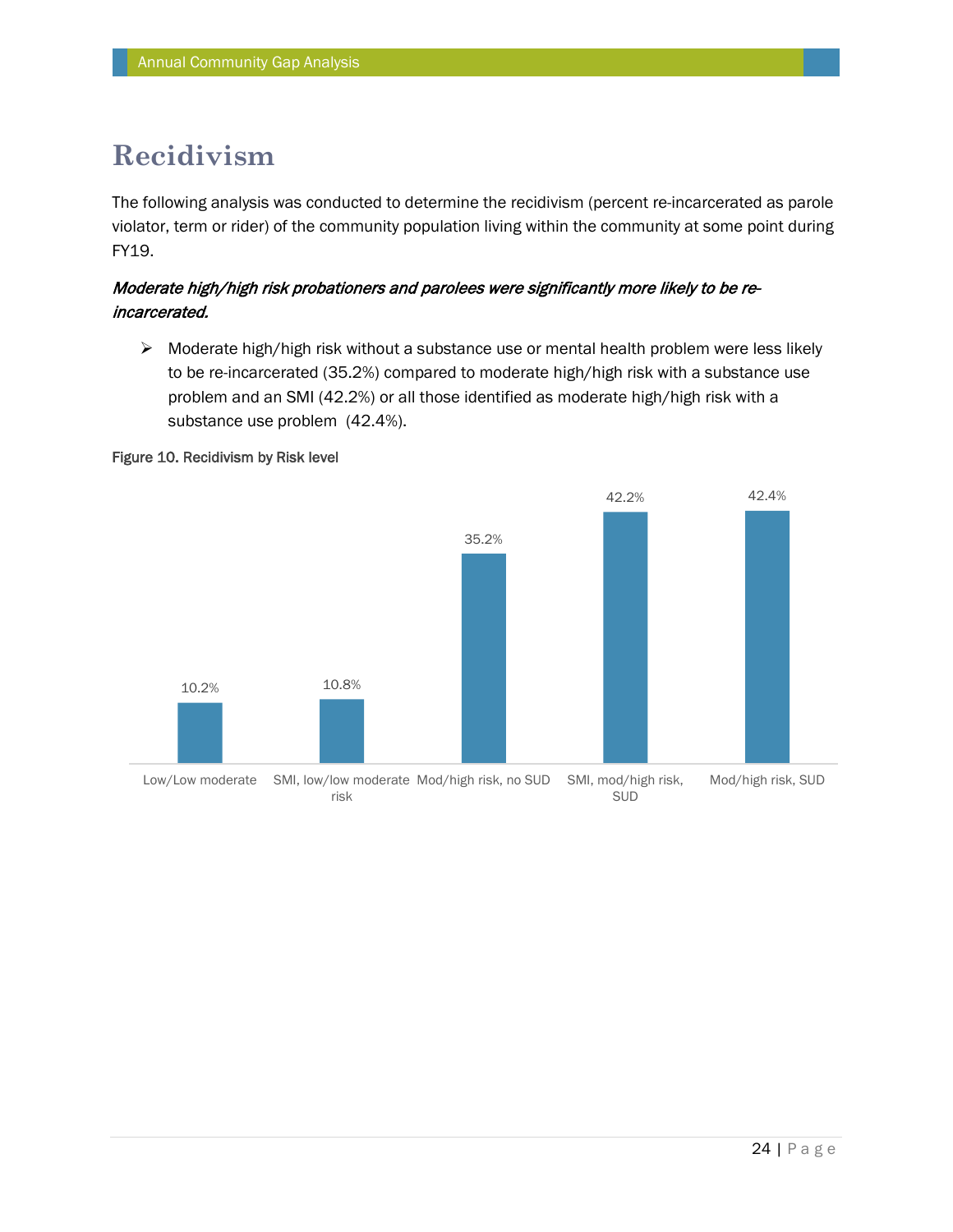# **Recidivism by Service Received**

The strongest predictors for recidivism among the total community population were (in order of importance): substance use, severity of criminal history, lower education or problems keeping employment, poor accommodations, poor attitude towards the sentence, companions, emotional/personal problems, poor choice in leisure/recreation, and family/marital problems.

#### **IDOC SUD Funding**

### Moderate to high risk probationers and parolees with a substance use treatment need who received SUD funded treatment were less likely to recidivate.

- $\triangleright$  Moderate high/high risk with a substance use treatment need who were IDOC SUD clients recidivated at slightly lower rates than those not receiving any state funded treatment (47.1% compared to 49.4%) in FY19.
- $\triangleright$  Moderate high/high risk with a substance use treatment need were less likely to recidivate if they received over \$1,000 in services versus less than \$1,000 (42.5% compared to 50.1%).
- $\triangleright$  Those not recidivating and receiving SUD funds averaged \$1,581.10 in services.

#### **Drug Court**

### Moderate high/high risk probationers and parolees with a substance use treatment need involved in a Problem-Solving Court were *significantly* less likely to recidivate.

- $\triangleright$  Moderate high/high risk with a substance use treatment need involved in a problem-solving court recidivated at a lower rate of 31.3% compared to 49.4% of those not receiving any state funded treatment.
- $\triangleright$  Moderate high/high risk involved in a mental health court recidivated at a rate of 29.6% compared to 45.8% of mod/high risk not involved in any state funded treatment.

#### **Aftercare Programming**

### Moderate high/high risk probationers and parolees with a substance use treatment need were less likely to recidivate if received aftercare in FY19.

 $\triangleright$  Moderate high/high risk with a substance use treatment need completing aftercare programs recidivated at a rate of 46.7% compared to 49.4% of individuals not receiving any state funded treatment.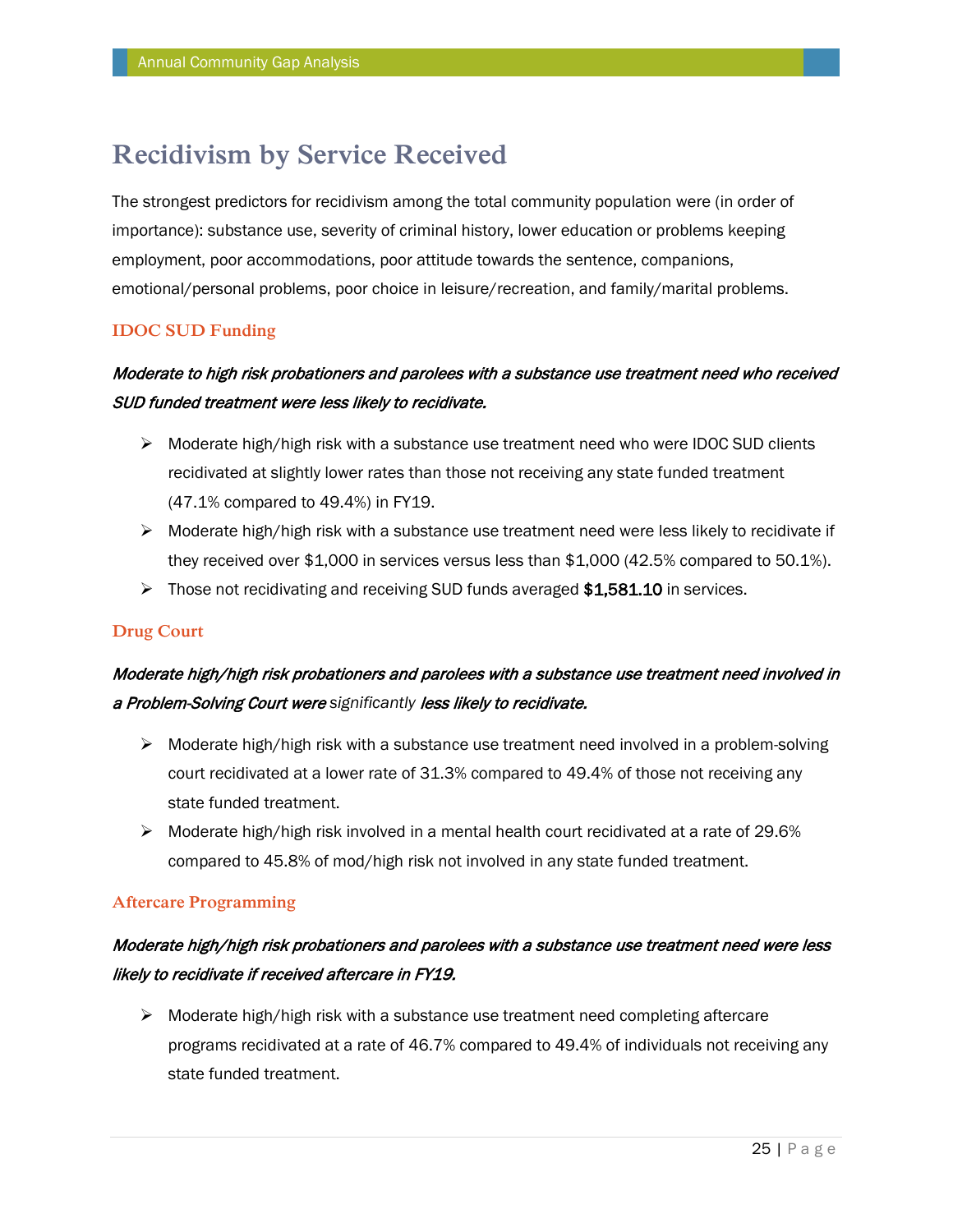$\triangleright$  Moderate high/high risk without a treatment need and involved in aftercare recidivated at a rate of 25.9% compared to 34.4% for those not receiving any state funded treatment.

#### **Mental Health**

### Moderate high/high risk probationers and parolees with mental health needs who received IDHW funded treatment were less likely to recidivate than those who did not.

- $\triangleright$  Moderate high/high risk probationers and parolees with an indication of severe mental illness and who received mental health treatment were less likely to recidivate than those not receiving treatment (36.7% compared to 39.6%).
- $\triangleright$  Those receiving less than 20 instances of treatment had a higher recidivism rate than those receiving more than 20 instances (36.4% compared to 24.0%).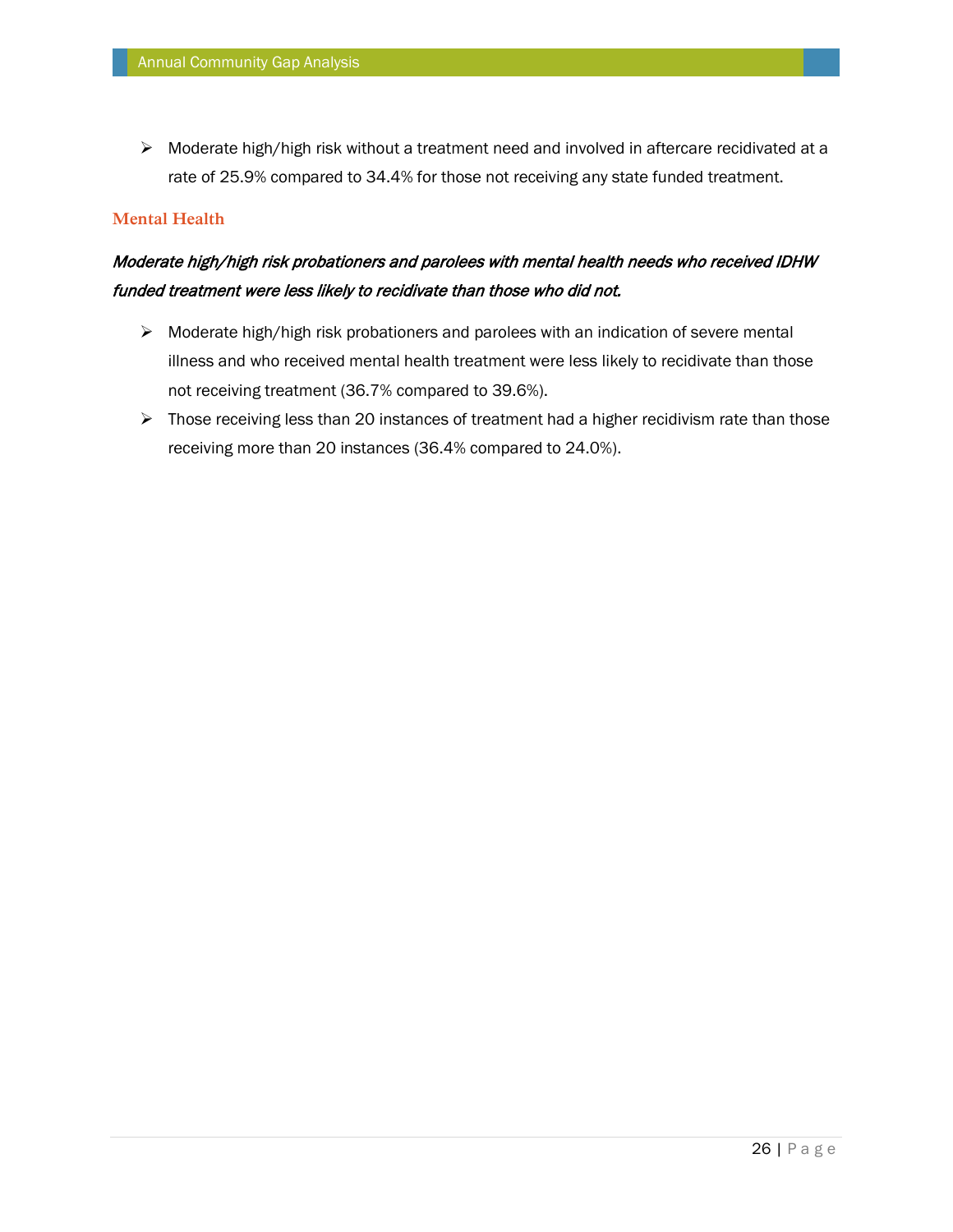# **High Risk Needing and Not Receiving Treatment Substance Use Disorder Services**

There were about 9,204 total probationers and parolees over the course of the year that were moderate to high risk (as identified by the LSI-R assessment) and 7,358 moderate/high risk with an LSI-R SUD domain score over 0.4. This does not include anyone who was out of state for all or most of the year on interstate compact, or anyone who absconded supervision for all or most of the year.

- 28.6% of moderate to high risk probation and parolees (N=2,636) received IDOC funded SUD services within FY19.
	- o 54.1% served were mod/high risk.
	- $\circ$  Additional mod/high risk individuals presentence to term (N=137) or rider (N=287) were also served. Additional individuals also served that were in the pre-sentence phase are not included in this calculation - may or may not have LSI\_R yet to base risk on, etc.
- $\triangleright$  55.2% of individuals receiving after care in the community (N=1,408) were moderate to high risk.
- $\triangleright$  64.5% of problem-solving court participants were (N=907) were moderate/high risk.
- $\triangleright$  4,467 unique clients received a substance use related state funded service in FY19 (IDOC SUD funded treatment, aftercare or problem-solving court not including mental health court), with some individuals receiving more than one type.
- $\triangleright$  About 2,891 moderate/high risk individuals with substance use needs did not receive IDOC SUD funded treatment, after care, or were involved in a problem court.
	- $\circ$  2,891  $*$  \$1,581 (average amount spent by those receiving services who did not recidivate) equals an additional \$4,570,671.